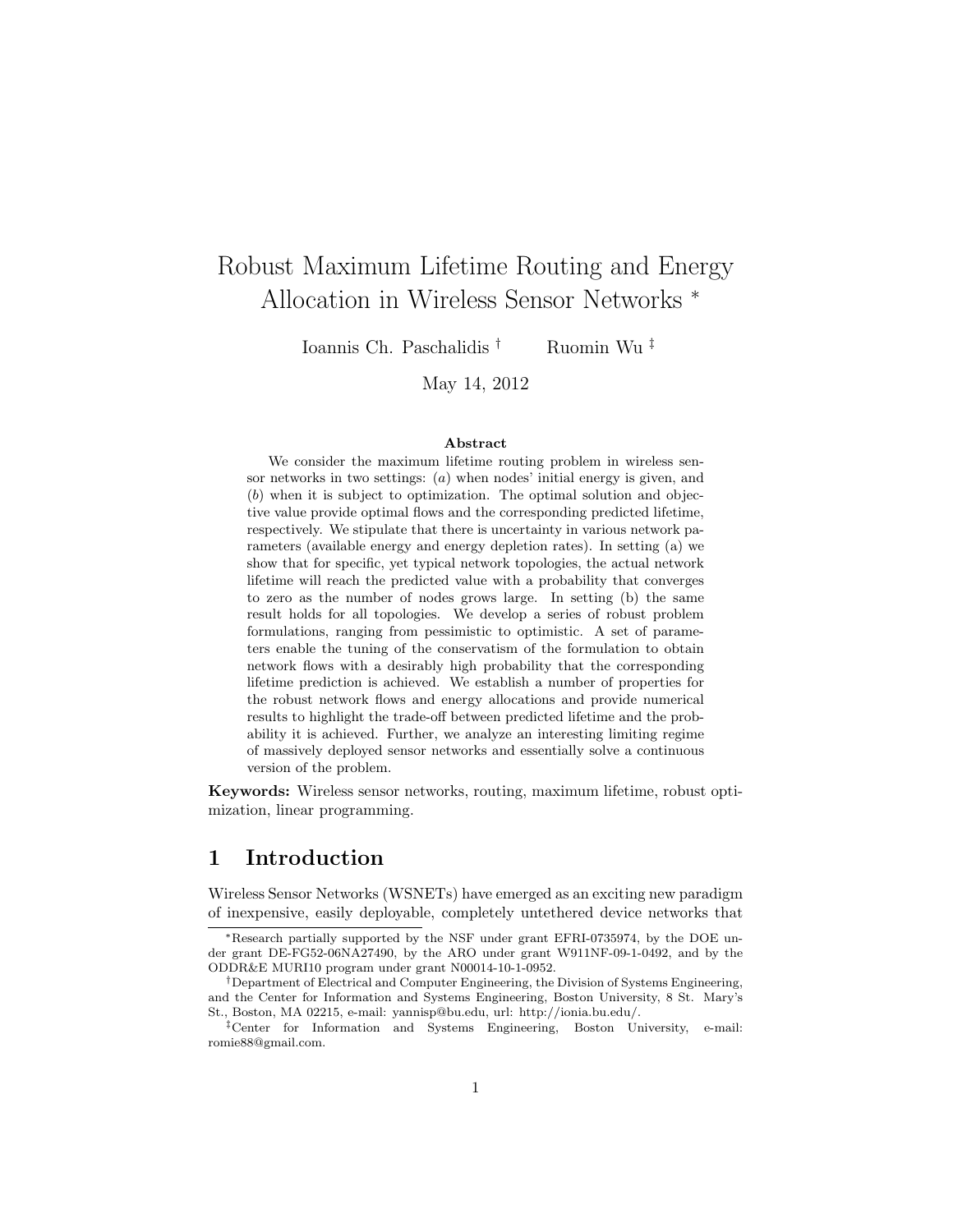enable the automated and intelligent monitoring and control of physical systems. WSNET nodes can be equipped with a variety of sensors, have a built-in radio to communicate with each other, are powered by batteries, and have limited information storage and processing capabilities. WSNETs can be useful in a plethora of applications including industrial and building automation, health monitoring, wildlife monitoring, and asset and personnel tracking [RLP06]. Battery technology, however, remains a critical bottleneck. In many applications one would like to use the WSNET for long periods, often years without changing batteries. As a result, energy conservation is a primary concern and aggressive optimization becomes indispensable.

In this paper we focus on the problem of selecting an optimal strategy for routing packets from data-collecting sensor nodes to a set of gateways (or sinks) in order to minimize the rate at which energy is consumed, or equivalently, to maximize the lifetime of the network. We consider two situations:  $(i)$  when the initial energy of every node is given and  $(ii)$  when it is also subject to optimization given an overall energy budget. Routing, of course, has received quite a bit of attention in WSNETs. Various aspects of the problem have been considered in [BE81, ME98, GCNB99, RM99, LH01, WLBW01, LHB<sup>+</sup>01, TCS01, ALR03, LP08], which mostly focus on finding a single path from origin to destination. A more static view is adopted in [CT04], followed by [GK05], and [NM05], which provide a linear programming formulation for optimizing average flows between nodes.

Our starting point is the flow optimizing formulation of [CT04] and [NM05]. A different but equivalent formulation using optimal control ideas is in [WC05]. Key data to solve this problem include the total available energy at the nodes and the energy consumption rates. These quantities are hardly known with any degree of certainty or accuracy. Yet, they affect both the optimal flows and the corresponding optimal objective value, that is, the predicted network lifetime. The latter value will in fact be equal to the actual network lifetime if all problem data are known with certainty. We note that both these quantities are quite important for the network designer. The predicted network lifetime is useful for planning purposes and the optimal flows indicate how routing should be done to achieve such a lifetime.

Uncertainty, though, renders the predicted lifetime overly optimistic. For the case without energy allocation, we show that for specific, yet typical, topologies including linear and two-dimensional grid-like networks, the actual lifetime will reach the predicted value with a probability that converges to zero as the number of nodes grows large. This suggests that the predicted network lifetime is not a particularly useful estimate under uncertainty.

For the energy allocation case, we show the same result without any topological assumptions. We also find that uncertainty impacts the optimal policy as well, and one needs to use a different set of "robust" flows to protect against uncertainty. To that end, we develop a series of alternative robust problem formulations, ranging from pessimistic to optimistic. A set of parameters enable the tuning of the conservatism of the formulation with a desirably high probability that the corresponding lifetime prediction will be achieved—a life-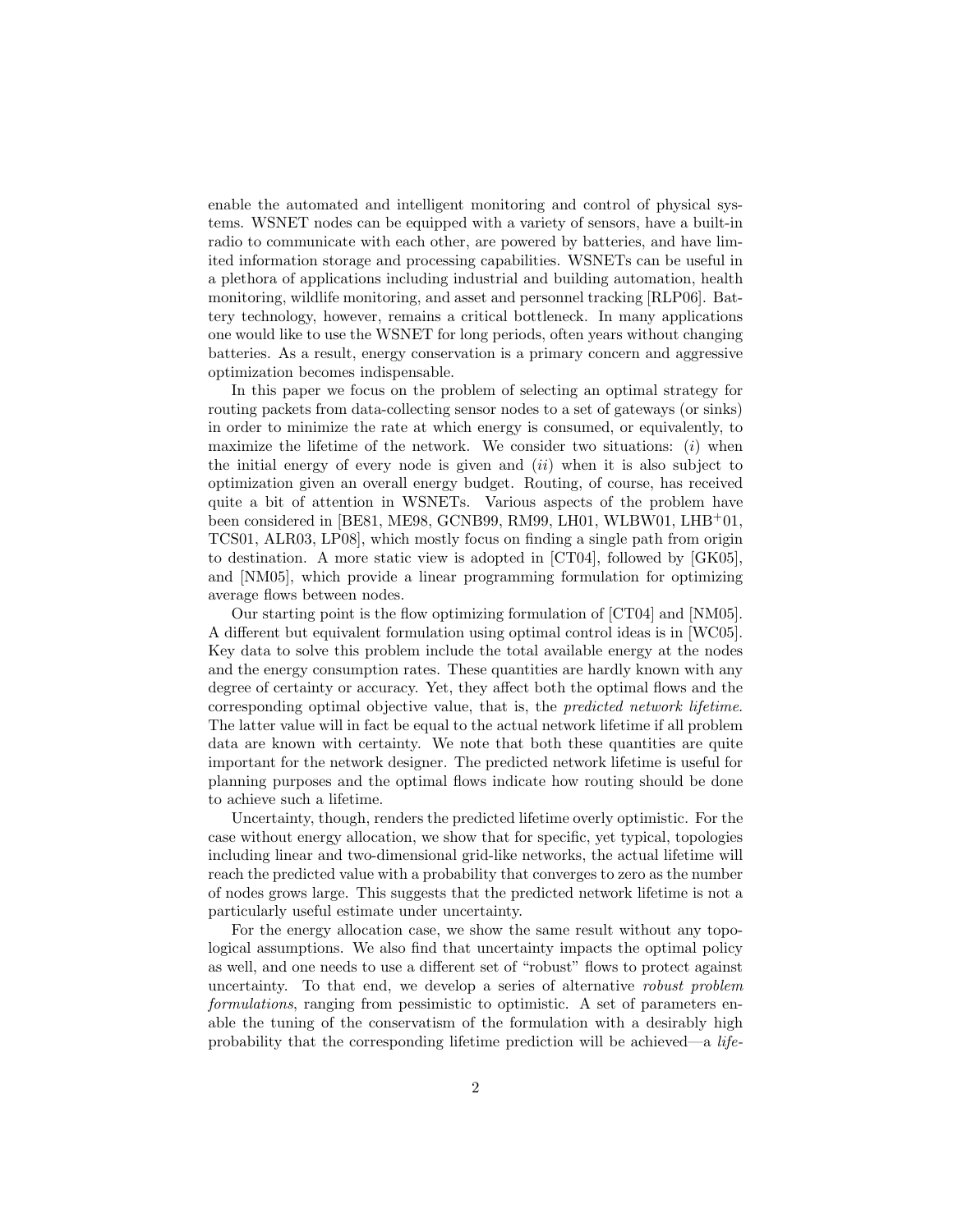time guarantee probability. Our robust formulations are based on recent work in robust linear programming in [BS04] and [PK05]. However, the problem we consider has special structure which we exploit to establish a number of interesting properties. Robust optimization has in general received a lot of attention lately and has found applications in many areas. It started with [Soy73] with more recent contributions in [BTN99] and [BS04].

To gain more insight, we consider maximum lifetime routing with energy allocation in a continuous setting of massively dense WSNETs. Related limiting regimes have previously been considered in  $[LHB<sup>+</sup>01, Jacob, TT06]$ . For a single point source and a single point sink we show that the optimal route is a straight line from the source to the sink. For multiple sources and sinks, we show that sources send their flows to the closest sink, again over a straight line.

The rest of the paper is organized as follows. In Sec. 2 we tackle the maximum lifetime routing problem without energy allocation, introducing robust formulations and characterizing their solutions. Sec. 3 incorporates the energy allocation into the problem. In Sec. 4, we develop the continuous version of the problem with energy allocation. Numerical examples are in Sec. 5. Conclusions are in Sec. 6.

## 2 Maximum lifetime routing without node energy allocation

We represent a WSNET as a directed graph  $\mathscr{G}(\mathcal{N}, \mathscr{A})$  where  $\mathscr{N}$  is the node set and  $\mathscr A$  the set of directed links  $(i, j)$  with  $i, j \in \mathscr N$ . Link  $(i, j)$  exists if and only if  $j \in \mathscr{S}_i$ , where  $\mathscr{S}_i$  is the set of nodes that can be reached by *i*. Each node *i* has an initial battery energy of  $E_i$  and consumes  $e_{ij}^t$  per data unit to transmit to j while j consumes  $e_{ij}^r$  per data unit to receive from i. We assume that the nodes are able to relay packets and to adjust the transmit power level to the minimum required in order to reach the intended receiver. Origin nodes (or sources)  $\mathscr O$  include all  $i \in \mathscr N$  with a positive (constant) information generation rate  $Q_i$ .  $\mathscr{D}$  is the set of *sink nodes* (or *sinks*) responsible for collecting all data. Assume  $\mathscr{O} \cap \mathscr{D} = \emptyset$ ; we refer to nodes in  $\mathscr{N} \setminus \mathscr{D}$  simply as sensor nodes.

Every source node seeks to send its data to one of the sinks, not necessarily the same one for each data unit generated. To that end, node  $i$  may use multiple other nodes as relays. Let  $q_{ij}$  be the information transmission rate from i to j. We write **q** for the vector of all  $q_{ij}$ 's. <sup>1</sup> Note that routing and power control are intrinsically coupled since the power level is adjusted depending on the choice of the next hop.

In the sequel, we only consider the energy spent for communications since this is the dominant energy consumption term in WSNETs (see  $[SHC^+04]$ ). Additional energy consumption terms could be incorporated into  $e_{ij}^t, e_{ij}^r$ . For example, a sensing/processing energy cost at transmissions or receptions per

 $^{1}\mathrm{We}$  use bold letters to denote vectors and all vectors are assumed to be column vectors unless explicitly stated otherwise.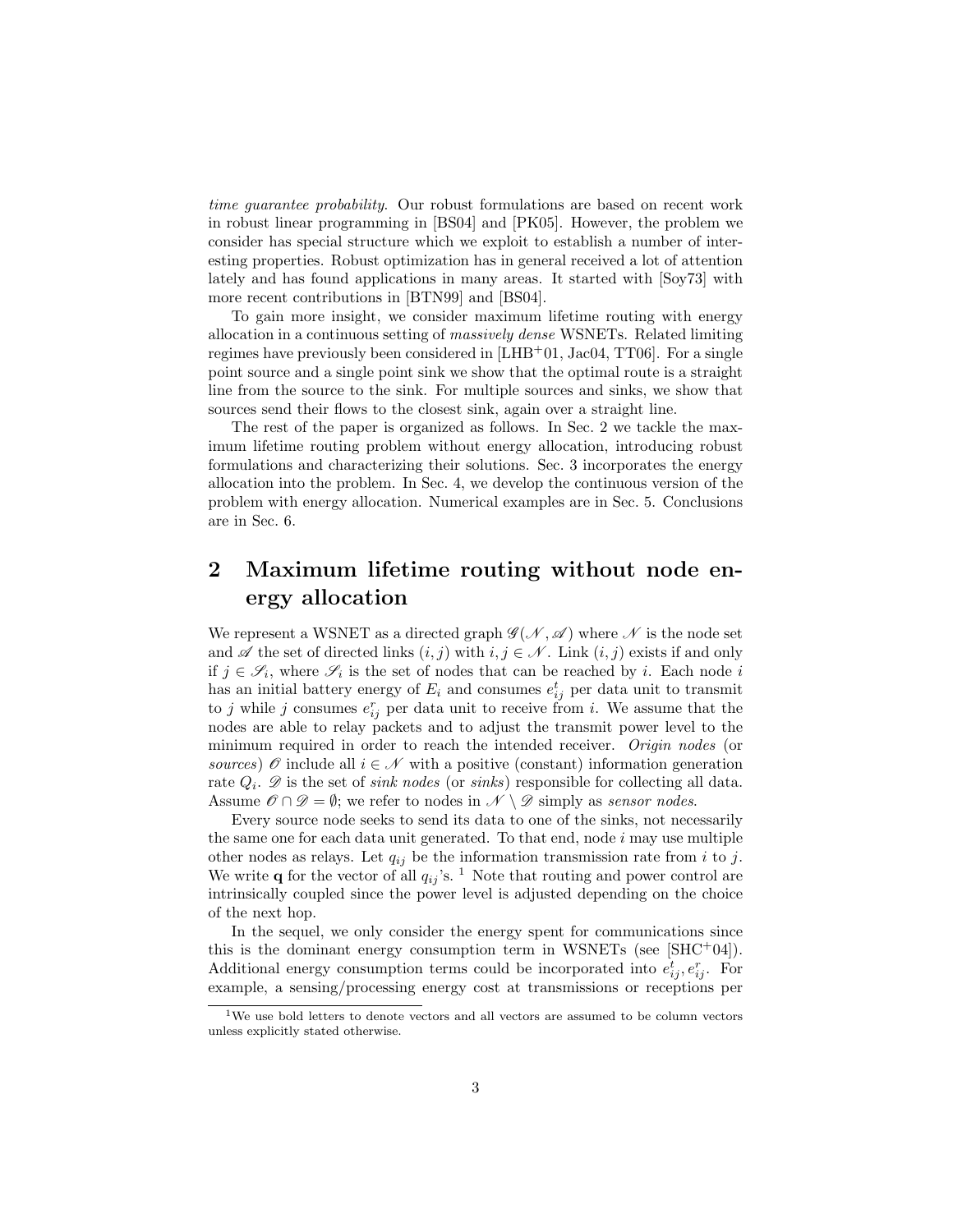data unit can be incorporated into  $e_{ij}^t$  and  $e_{ij}^r$ . We also assume that  $e_{ij}^t$  is monotonically increasing with the distance between  $i$  and  $j$ . Finally, sink nodes are assumed to be powered by line power.

The *lifetime* of a sensor node i under a given set of flows  $q$  is given by

$$
T_i(\mathbf{q}) = \frac{E_i}{\sum_{j \in \mathcal{S}_i} e_{ij}^t q_{ij} + \sum_{j \mid i \in \mathcal{S}_j} e_{ji}^r q_{ji}}, \forall i \in \mathcal{N} \setminus \mathcal{D}.
$$

Define the *network lifetime* under flow  $q$  as the minimum lifetime over all nodes, i.e.,

$$
T_{net}(\mathbf{q}) \triangleq \min_{i \in \mathcal{N} \setminus \mathcal{D}} T_i(\mathbf{q}).
$$

The network lifetime is equivalent to the earliest time a sensor node runs out of energy.

## 2.1 Problem formulations

The maximum lifetime routing problem without node energy allocation is the problem of selecting flows **q** to maximize  $T_{net}(\mathbf{q})$ . Letting  $\hat{q}_{ij} = q_{ij}T$  denote the amount of information transmitted from  $i$  to  $j$  over the lifetime  $T$ , [CT04] formulated the problem as a linear program:

$$
\max \quad T \tag{1}
$$

s.t. 
$$
\sum_{j|i\in\mathscr{S}_j} \hat{q}_{ji} + Q_i T = \sum_{j\in\mathscr{S}_i} \hat{q}_{ij}, \ \forall i \in \mathscr{N} \setminus \mathscr{D},
$$
 (2)

$$
\sum_{j \in \mathscr{S}_i} e^t_{ij} \hat{q}_{ij} + \sum_{j \mid i \in \mathscr{S}_j} e^r_{ji} \hat{q}_{ji} \le E_i, \ \forall i \in \mathscr{N} \setminus \mathscr{D},\tag{3}
$$

$$
T \geq 0, \ \hat{q}_{ij} \geq 0, \ \forall i \in \mathcal{N}, \ \forall j \in \mathcal{S}_i,
$$
\n
$$
\tag{4}
$$

where the decision variables are T and the  $\hat{q}_{ij}$ 's. <sup>2</sup> The first set of constraints correspond to flow conservation and the second set of constraints follows from the definition of lifetime. We note that this formulation can also account for the energy consumed while the node's radio is listening. Specifically, we can add  $e_i^{\text{ON}}\lambda_i T$  to the lefthand side of (3), where  $e_i^{\text{ON}}$  is the energy consumption rate by the radio while listening and  $\lambda_i$  is the fraction of time node *i* is "awake" and listening. We refer to  $(1)$  as the *nominal* problem. Note that it is always feasible if for every sensor node there exists a path to a sink node. We assume that this will always be the case. We note that problem (1) can be solved in a distributed manner using subgradient optimization techniques for the dual [ML06]. This is appealing for WSNET applications. Here, however, we concentrate on the impact of uncertainty and do not focus on distributed solution approaches. It can be also argued that in several application contexts a distributed approach

<sup>&</sup>lt;sup>2</sup>On a notational remark, we will use  $\hat{\mathbf{q}}$  to denote flow over the lifetime T and  $\mathbf{q}$  to denote flow per unit of time. Thus, when we refer to an optimal solution  $q^*$  (resp.  $\hat{q}^*$ ) of (1) we mean optimal flow per unit of time (resp. over the lifetime).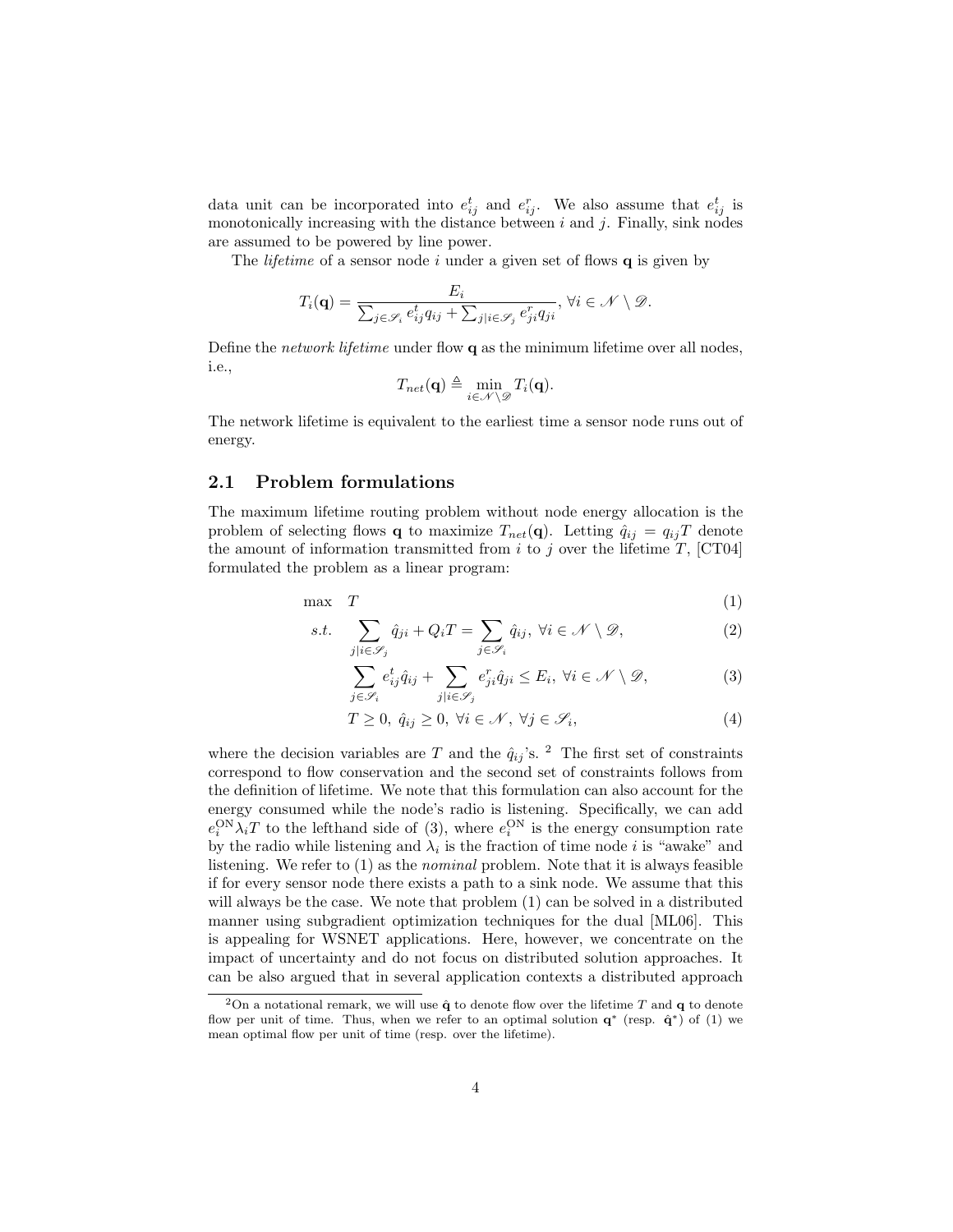is not critical since (1) is solved during a planning/deployment stage of the WSNET.

The data for the nominal problem are  $e_{ij}^t$ ,  $e_{ij}^r$ , and  $E_i$  and these affect both the optimal solution and the optimal value. As these may be uncertain, we model them as symmetrically bounded nonnegative random variables (r.v.'s) with ranges given by:  $e_{ij}^t \in [\bar{e}_{ij}^t - \Delta e_{ij}^t, \bar{e}_{ij}^t + \Delta e_{ij}^t], e_{ij}^r \in [\bar{e}_{ij}^r - \Delta e_{ij}^r, \bar{e}_{ij}^r + \Delta e_{ij}^r],$ and  $E_i \in [\bar{E}_i - \Delta E_i, \bar{E}_i + \Delta E_i]$ . We will call  $\bar{e}_{ij}^t$ ,  $\bar{e}_{ij}^r$ , and  $\bar{E}_i$  the nominal values and assume that they are the means of the corresponding r.v.'s. The values  $\Delta e_{ij}^t$ ,  $\Delta e_{ij}^r$ , and  $\Delta E_i$  represent the maximum deviations from the mean which are assumed to be identical left and right from the mean (hence, the term symmetrically bounded r.v's). These deviations are defined so that all r.v.'s have positive support. We also define the *uncertainty sets*  $J_i^t \triangleq \{j | \Delta e_{ij}^t > 0, j \in \mathcal{S}_i\}$ and  $J_i^r \triangleq \{j | \Delta e_{ji}^r > 0, i \in \mathscr{S}_j \}, \forall i \in \mathscr{N} \setminus \mathscr{D}$ .

Due to data uncertainty, the optimal solution of (1) may not be feasible. It can be easily seen that the following worst-case formulation guarantees feasibility for any realization of the data:

max 
$$
T
$$
  
\ns.t. (2), (4),  
\n
$$
\sum_{j \in \mathcal{S}_i} \bar{e}_{ij}^t \hat{q}_{ij} + \sum_{j \in J_i^t} \Delta e_{ij}^t \hat{q}_{ij} + \sum_{j \mid i \in \mathcal{S}_j} \bar{e}_{ji}^r \hat{q}_{ji}
$$
\n
$$
+ \sum_{j \in J_i^r} \Delta e_{ji}^r \hat{q}_{ji} \leq \bar{E}_i - \Delta E_i, \ \forall i \in \mathcal{N} \setminus \mathcal{D}.
$$
\n(6)

We refer to the above as the *fat* problem. By construction, its optimal solution is feasible for any data realization but it may be overly conservative. Intuitively, the probability that all parameters take their "extreme" value should be small, thus, motivating a less conservative formulation.

We introduce the *uncertainty budget*  $\Gamma_i^e \in [0, |J_i^t| + |J_i^r|]$  for every sensor node *i* and define the *restricted uncertainty set*  $\mathcal{R}_i(\Gamma_i^e)$  as

$$
\mathcal{R}_{i}(\Gamma_{i}^{e}) = \{e_{ij}^{t}, e_{ji}^{r} \mid e_{ij}^{t} \in [\bar{e}_{ij}^{t} - \Delta e_{ij}^{t}, \bar{e}_{ij}^{t} + \Delta e_{ij}^{t}], e_{ij}^{r} \in [\bar{e}_{ij}^{r} - \Delta e_{ij}^{r}, \bar{e}_{ij}^{r} + \Delta e_{ij}^{r}],\newline \sum_{j \in J_{i}^{t}} \frac{|e_{ij}^{t} - \bar{e}_{ij}^{t}|}{\Delta e_{ij}^{t}} + \sum_{j \in J_{i}^{r}} \frac{|e_{ji}^{r} - \bar{e}_{ji}^{r}|}{\Delta e_{ji}^{r}} \leq \Gamma_{i}^{e}\}.
$$
\n(7)

We view the uncertainty budget as an  $\ell_1$ -norm constraint for the vector

$$
\big((\tfrac{e^t_{ij}-\bar{e}^t_{ij}}{\Delta e^t_{ij}})_{j\in J^t_i}, (\tfrac{e^r_{ji}-\bar{e}^r_{ji}}{\Delta e^r_{ji}})_{j\in J^r_i}\big).
$$

Similarly, let  $\Gamma_{i}^{E} \in [0,1]$  be the uncertainty budget for  $E_i$ , namely  $E_i \in [\bar{E}_i - \bar{E}_i]$  $\Gamma_i^E \Delta E_i, \bar{E}_i + \Gamma_i^E \Delta E_i$ . The following *robust* maximum lifetime routing problem is formulated so that we can guarantee feasibility for all data realizations in the restricted uncertainty sets:

 $\max$   $T$  (8)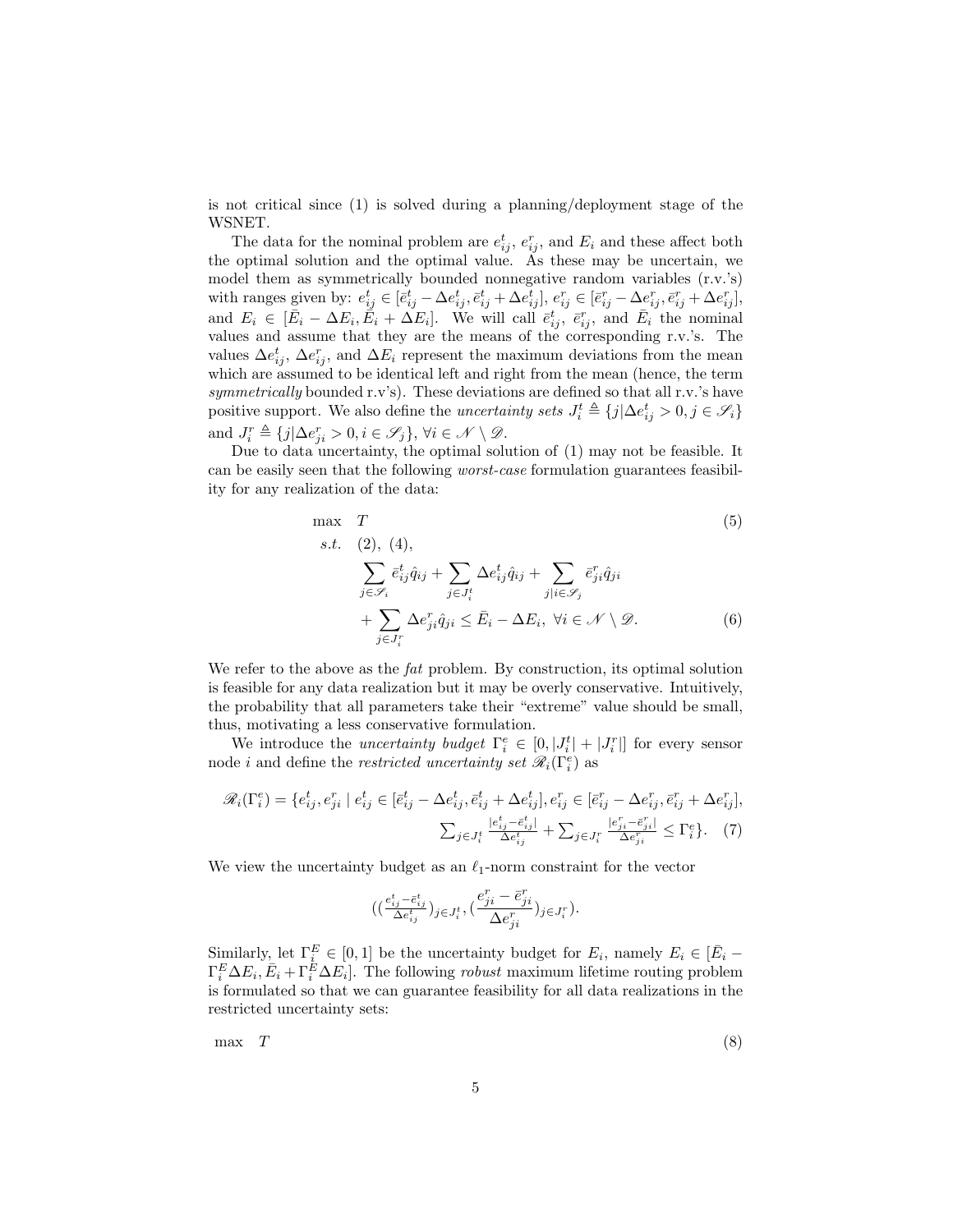s.t. (2), (4),  
\n
$$
\max_{e_{ij}^t, e_{ji}^r \in \mathcal{R}_i(\Gamma_i^e)} \{ \sum_{j \in \mathcal{S}_i} e_{ij}^t \hat{q}_{ij} + \sum_{j \mid i \in \mathcal{S}_j} e_{ji}^r \hat{q}_{ji} \} \leq \bar{E}_i - \Gamma_i^E \Delta E_i, \quad \forall i \in \mathcal{N} \setminus \mathcal{D}.
$$
\n(9)

In the Appendix we show that the above is equivalent to a linear programming problem.

**Theorem 2.1** The robust problem  $(8)$  is equivalent to the linear programming formulation:

$$
\max \quad T
$$
\n
$$
s.t. \quad \sum_{j \in \mathcal{S}_i} \bar{e}_{ij}^t \hat{q}_{ij} + \sum_{j \in \mathcal{S}_j} \bar{e}_{ji}^r \hat{q}_{ji} + \sum_{j \in J_i^t} \omega_{ij} + \sum_{j \in J_i^r} \nu_{ji}
$$
\n
$$
+ \Gamma_i^e p_i \le \bar{E}_i - \Gamma_i^E \Delta E_i, \quad \forall i \in \mathcal{N} \setminus \mathcal{D},
$$
\n
$$
(2), \ (4), \ p_i \ge 0, \ \forall i \in \mathcal{N} \setminus \mathcal{D},
$$
\n
$$
p_i + \omega_{ij} \ge \Delta e_{ij}^t \hat{q}_{ij}, \ \omega_{ij} \ge 0, \ \forall i \in \mathcal{N} \setminus \mathcal{D}, j \in J_i^t,
$$
\n
$$
p_i + \nu_{ji} \ge \Delta e_{ji}^r \hat{q}_{ji}, \ \nu_{ji} \ge 0, \ \forall i \in \mathcal{N} \setminus \mathcal{D}, j \in J_i^r.
$$
\n
$$
(10)
$$

Furthermore, solving (10) we obtain an optimal solution  $(\hat{\mathbf{q}}^R, T^R, \mathbf{p}^R, \omega^R, \nu^R)$ so that  $(\hat{\mathbf{q}}^R, T^R)$  is feasible for (8) and  $T^R$  is equal to the optimal value of (8).

## 2.2 Properties of optimal solutions

Next, we study the relationships between the three formulations and establish properties of the optimal solutions. We also introduce a metric —the *lifetime* guarantee probability— to quantify how likely it is for the predicted lifetime to be achieved.

## 2.2.1 Optimal lifetime

Let  $T_N^*$ ,  $T_F^*$ ,  $T_R^*$  denote the optimal values of the nominal, fat, and robust problems, respectively. Let  $\mathbf{\Gamma}^e = (\Gamma_1^e, \dots, \Gamma_{|\mathcal{N}\setminus \mathcal{D}|}^e)$  and  $\mathbf{\Gamma}^E = (\Gamma_1^E, \dots, \Gamma_{|\mathcal{N}\setminus \mathcal{D}|}^E)$ . Note that  $T_R^*$  depends on  $\Gamma^e$  and  $\Gamma^E$ . To express this dependence, we write  $T^*_R(\Gamma^e, \Gamma^E)$ . The following proposition is almost immediate. It simply states that by adjusting the uncertainty budgets one can generate a continuum of formulations whose predicted lifetime ranges from the fat to the nominal.

**Proposition 2.2**  $T^*_R(\Gamma^e, \Gamma^E)$  is a non-increasing function of both  $\Gamma^e$  and  $\Gamma^E$ . Furthermore,  $T_F^* \leq T_R^*(\mathbf{\Gamma}^e, \mathbf{\Gamma}^E) \leq T_N^*$ .

**Proof :** Fix  $\Gamma^{e1}$ ,  $\Gamma^{e2}$ ,  $\Gamma^{E1}$ ,  $\Gamma^{E2}$  so that  $\Gamma^{e1} \leq \Gamma^{e2}$ , and  $\Gamma^{E1} \leq \Gamma^{E2}$ . It follows that  $\mathscr{R}_i(\Gamma_i^{e_1}) \subseteq \mathscr{R}_i(\Gamma_i^{e_2})$ , for all  $i \in \mathscr{N} \setminus \mathscr{D}$ . Let  $\hat{\mathbf{q}}^2$  be an optimal flow for the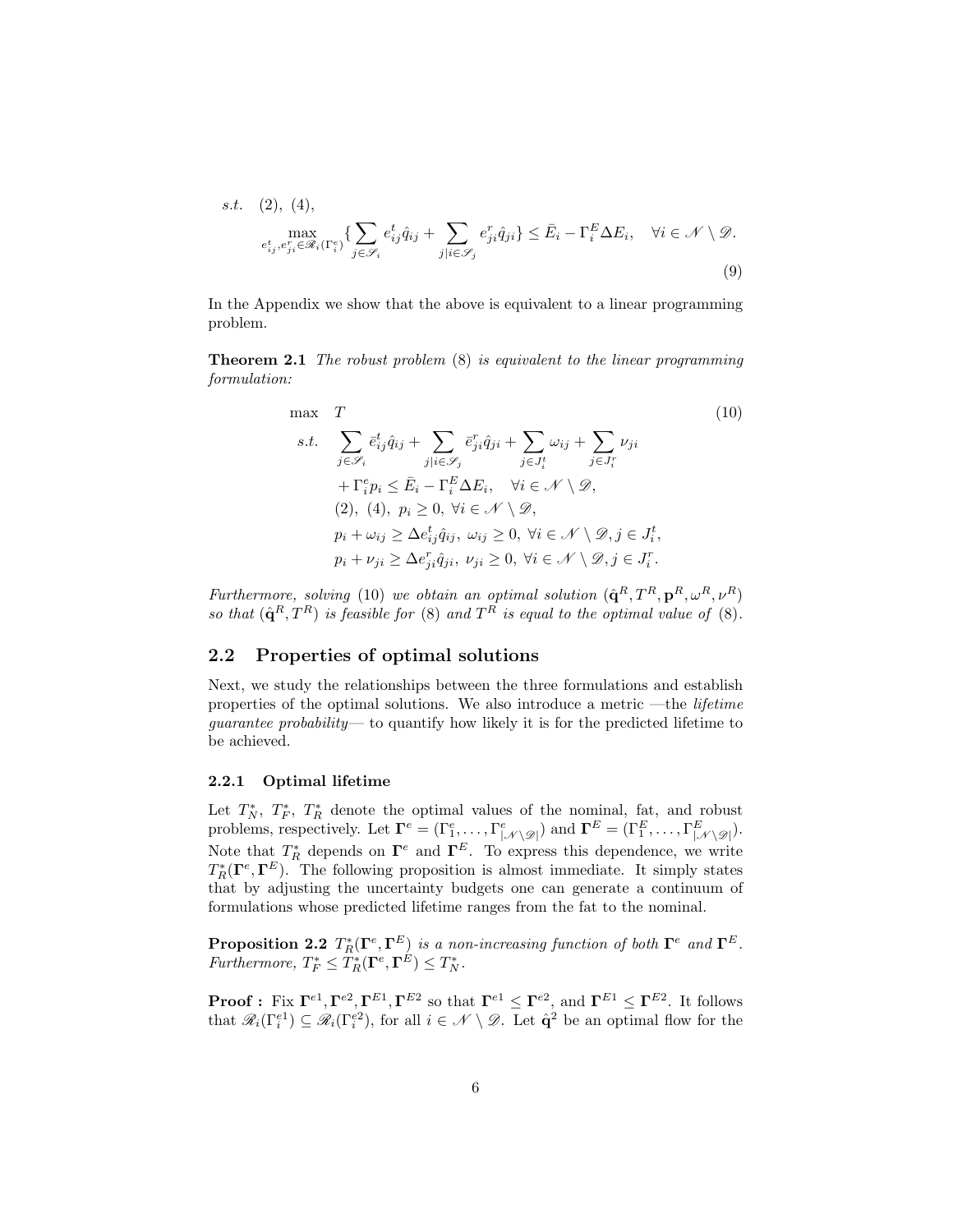robust routing problem under  $\Gamma^{e2}, \Gamma^{E2}$ . For all  $i \in \mathcal{N} \setminus \mathcal{D}$ , we have

$$
\max_{\substack{e_{ij}^t, e_{ji}^r \in \mathcal{R}_i(\Gamma_i^e1) \\ \leq \max_{e_{ij}^t, e_{ji}^r \in \mathcal{R}_i(\Gamma_i^e2) \\ \leq \sum_{i}^t e_{ij}^r \in \mathcal{R}_i(\Gamma_i^e2) \\ \leq \bar{E}_i - \Gamma_i^{E2} \Delta E_i \leq \bar{E}_i - \Gamma_i^{E1} \Delta E_i,}
$$

which suggests that  $\hat{q}^2$  is a feasible flow vector for the robust routing problem under  $\Gamma^{e_1}, \Gamma^{E_1}$ . It follows that  $T_R^*(\Gamma^{e_1}, \Gamma^{E_1}) \geq T_R^*(\Gamma^{e_2}, \Gamma^{E_2})$ .

Next notice that when  $\mathbf{\Gamma}^e = \mathbf{0}, \ \mathbf{\Gamma}^E = \mathbf{0},$  the uncertainty set becomes  $\mathscr{R}_i(\Gamma_i^e) = \{e_{ij}^t, e_{ji}^r | e_{ij}^t = \bar{e}_{ij}^t, e_{ji}^r = \bar{e}_{ji}^r\}$  and the robust routing problem (8) reduces to the nominal routing problem (1), that is,  $T_R^*(0,0) = T_N^*$ .

When  $\mathbf{\Gamma}^e = (|J_1^t| + |J_1^r|, \ldots, |J_{|\mathcal{N}\setminus\mathscr{D}|}^t| + |J_{|\mathcal{N}\setminus\mathscr{D}|}^r|)$  and  $\Gamma_i^E = 1$  for all i the uncertainty sets becomes  $\mathscr{R}_i(\Gamma_i^e) = \{e_{ij}^t, e_{ji}^r | e_{ij}^t \in [\bar{e}_{ij}^t - \Delta e_{ij}^t, \bar{e}_{ij}^t + \Delta e_{ij}^t], e_{ij}^r \in$  $[\bar{e}_{ij}^r - \Delta e_{ij}^r, \bar{e}_{ij}^r + \Delta e_{ij}^r]$  and  $E_i \in [\bar{E}_i - \Delta E_i, \bar{E}_i + \Delta E_i]$  for all i, which implies that the robust routing problem (8) reduces to the fat one (5).

**Includes** 

Standard sensitivity analysis results from linear programming yield the following corollary.

Corollary 2.3  $T_R^*(\Gamma^e, \Gamma^E)$  is a concave function of  $\Gamma^E$ .

Observe now that at optimality at least one of the energy constraints  $((3),$ (6), (9)) will be active. This is stated in the following proposition. We will call dead the nodes that correspond to active constraints at optimality. The lifetime of a dead node equals the lifetime of the network.

**Proposition 2.4** At optimality at least one of the energy constraints in each of the nominal  $(1)$ , fat  $(5)$ , and robust  $(8)$  formulations will be active.

#### 2.2.2 Optimal flows

Consider an optimal flow vector  $\hat{q}$  obtained by solving one of the three formulations. Recall that  $\hat{q}$  denotes total flow over the lifetime and  $q$  flow per unit of time. We associate a directed graph (subgraph of  $\mathscr{G}$ )  $\mathscr{G}_{q} = (\mathscr{N}, \mathscr{A}_{q})$  to q where  $\mathscr{A}_{\mathbf{q}}$  contains all  $(i, j)$  with  $q_{ij} > 0$ . We say that a flow **q** is *acyclic (resp., cyclic)* if  $\mathscr{G}_{q}$  contains no cycles (resp., otherwise).

**Theorem 2.5** For all three formulations  $(1)$ ,  $(5)$ , and  $(8)$ , there exist acyclic optimal flows.

**Proof :** Let  $(\mathbf{q}^*, T^*)$  be an optimal solution with  $q_{i_1 i_2}^*, q_{i_2 i_3}^*, q_{i_3 i_4}^*, \ldots, q_{i_k i_1}^*$  forming a cycle in  $\mathcal{G}_{\mathbf{q}^*}$ . Let  $\Delta q = \min\{q_{i_1 i_2}^*, q_{i_2 i_3}^*, \ldots, q_{i_k i_1}^*\}$ . Subtract  $\Delta q$  from all the flows on the cycle. At least one of  $q_{i_1i_2}^*, q_{i_2i_3}^*, q_{i_3i_4}^*, \ldots, q_{i_ki_1}^*$  becomes zero and all other flows remain non-negative. Because both the in-flow and out-flow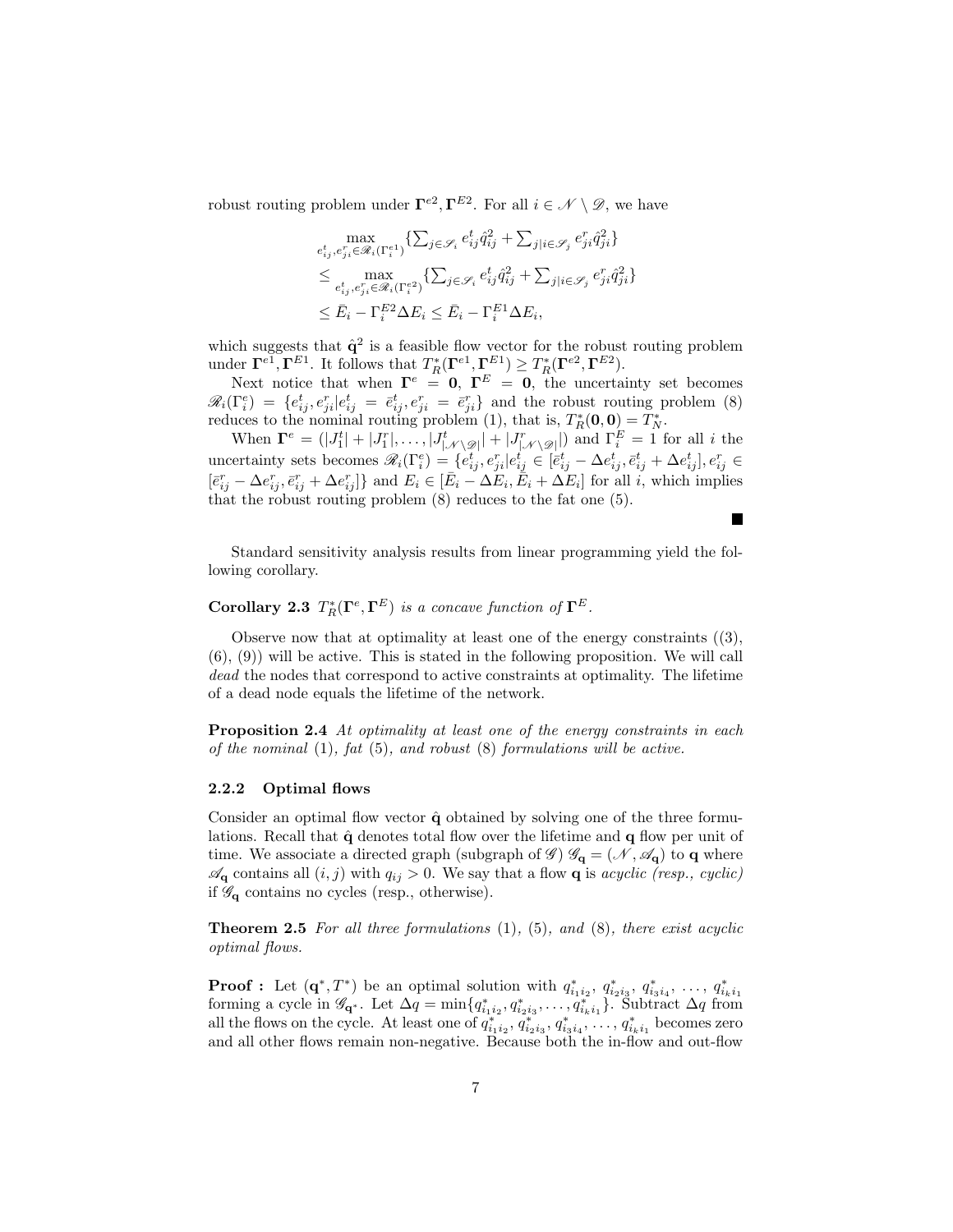at each node is reduced by the same amount, the flow conservation condition for all the nodes  $i_1, \ldots, i_k$  still holds. Since the above operation only reduces flows all the energy constraints remain satisfied. Hence, the reduced flows remain optimal. We can repeat the same process to eliminate any other cycle.

Б

Г

Since  $(i, j, i)$  is a trivial cycle we obtain the following Corollary.

**Corollary 2.6** For all three routing formulations  $(1)$ ,  $(5)$ , and  $(8)$ , there exists an optimal flow **q** which satisfies  $q_{ij}q_{ji} = 0$  for all possible links  $(i, j)$  and  $(j, i)$ .

**Corollary 2.7** For all three routing formulations  $(1)$ ,  $(5)$ , and  $(8)$ , there exists an optimal flow **q** satisfying  $q_{ij} = 0$ ,  $\forall i \in \mathcal{D}$ , which means no flow out of sinks.

**Proof**: Let  $q^*$  be an acyclic optimal flow (cf. Thm. 2.5). Suppose there are sinks with positive flows emanating from them. Let  $i \in \mathscr{D}$  such that  $S_i' \triangleq$  ${k|q^*_{ik} > 0}$  is not empty. For  $j \in S'_i$  let  $S'_j = {k|q^*_{jk} > 0}$ . We reduce  $q^*_{ij}$  to zero by proportionally allocating this flow reduction to all outflows from node  $\int_{\mathbb{R}^n}$ . To be specific,  $\forall k_0 \in S'_j$  we set the new reduced flow as  $\tilde{q}_{jk_0}^* := q_{jk_0}^* - q_{ij}^*$  $\frac{q_{jk_0}^*}{\sum_{k\in S_j'} q_{jk}^*}$ which maintains the non-negativity of the resulting flow. The flow reduction  $q_{ij}^*$  $\sum_{k \in S'_j} \frac{q_{jk_0}^*}{q_{jk}^*}$  can be propagated to the node downstream from j in a similar way. Since  $q^*$  is acyclic and the network is finite, propagating the flow reduction as described above terminates at some other sink nodes. During this process, flow conservation and energy constraints are maintained. This yields a new optimal flow vector with no flows out of sinks.

#### 2.2.3 Lifetime guarantee probability

Consider one of the three formulations (1), (5), and (8) and let  $\mathbf{q}^*, T^*$  be an optimal solution. We will refer to the probability

$$
\mathbf{P}\bigg[\min_{i\in\mathcal{N}\setminus\mathcal{D}}\frac{E_i}{\sum_{j\in\mathcal{S}_i}e_{ij}^t q_{ij}^* + \sum_{j|i\in\mathcal{S}_j}e_{ji}^r q_{ji}^*} \geq T^*\bigg],
$$

evaluated under the distributions of the r.v.'s  $E_i$ ,  $e_{ij}^t$ ,  $e_{ji}^r$ , as the *lifetime guar*antee probability. This is the probability that the actual lifetime obtained by applying the optimal flow  $q^*$  achieves the predicted optimal lifetime. We denote by  $P_N$ ,  $P_F$ ,  $P_R$  the lifetime guarantee probabilities for the nominal (1), fat (5), and robust (8) formulations, respectively. By design, the fat formulation provides an "absolute" guarantee; we omit the proof.

**Theorem 2.8** It holds that  $P_F = 1$ .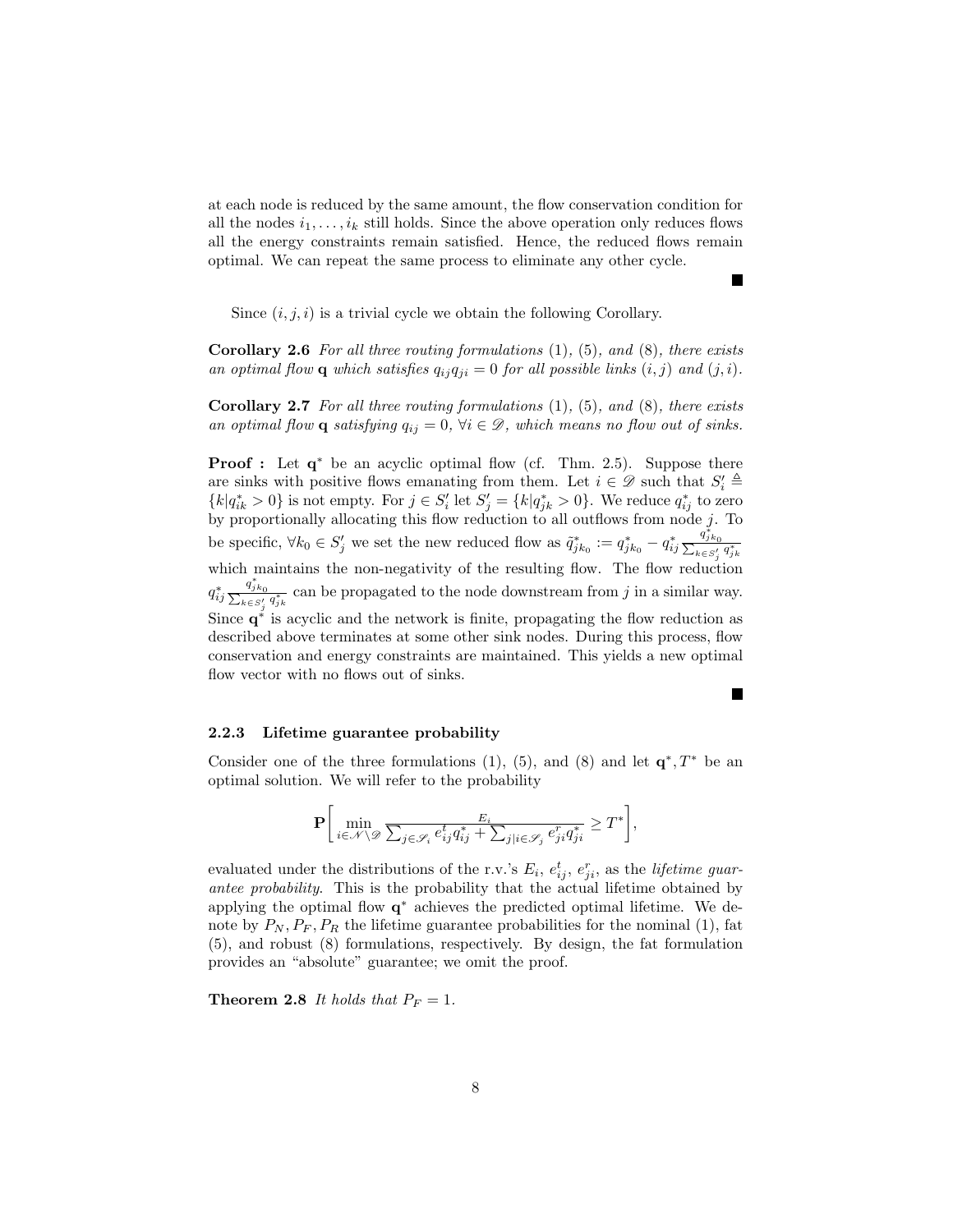The straightforward observation is that when  $\Gamma_i^e \rightarrow |J_i^t| + |J_i^r|$ ,  $\Gamma_i^E \rightarrow 1$ ,  $\forall i \in \mathcal{N} \setminus \mathcal{D}$ , then  $P_R \to P_F$ ; while when  $\Gamma_i^e \to 0$ ,  $\Gamma_i^E \to 0$ ,  $\forall i \in \mathcal{N} \setminus \mathcal{D}$ , then  $P_R \to P_N$ .

Let now  $\mathscr{A}^N$  be the set of nodes having active energy constraints at optimality in the nominal formulation  $(1)$ . For any random variable  $a$  with mean  $\bar{a}$  and support in  $[\bar{a} - \Delta a, \bar{a} + \Delta a]$  we say that it is symmetrically distributed if  $F_a(\bar{a}-\delta)=1-F_a(\bar{a}+\delta)$  for all  $\delta \in [0,\Delta a]$ , where  $F_a$  is the cumulative distribution function of a.

**Theorem 2.9** If  $E_i$ ,  $e_{ij}^t$ ,  $e_{ji}^r$  are independent symmetrically distributed r.v.'s, then  $P_N \leq (\frac{1}{2})^{|\mathscr{A}^N|}$ .

**Proof**: Let  $(\mathbf{q}^{*N}, T_N^*)$  be an optimal solution to the nominal problem (1). We have

$$
P_N \le \mathbf{P} \left[ E_i \ge \sum_{j \in \mathscr{S}_i} e_{ij}^t \hat{q}_{ij}^{*N} + \sum_{j \mid i \in \mathscr{S}_j} e_{ji}^r \hat{q}_{ji}^{*N}, \forall i \in \mathscr{A}^N \right]. \tag{11}
$$

For  $i \in \mathscr{A}^N$  and because  $\mathbf{q}^{*N}$  is feasible for the nominal problem it holds  $\bar{E}_i = \sum_{j \in \mathscr{S}_i} \bar{e}_{ij}^t \hat{q}_{ij}^{*N} + \sum_{j \mid i \in \mathscr{S}_j} \bar{e}_{ji}^r \hat{q}_{ji}^{*N}$ . Since  $E_i$ ,  $e_{ij}^t \hat{q}_{ij}^{*N}$ ,  $e_{ji}^r \hat{q}_{ji}^{*N}$  are independent symmetrically distributed r.v.'s with means  $\bar{E}_i$ ,  $\bar{e}_{ij}^t \hat{q}_{ij}^{*N}$ ,  $\bar{e}_{ji}^r \hat{q}_{ji}^{*N}$ , respectively, it follows that

 ${\bf P}[E_i \geq \sum_{j \in \mathscr{S}_i} e_{ij}^t \hat{q}_{ij}^{*N} + \sum_{j \mid i \in \mathscr{S}_j} e_{ji}^r \hat{q}_{ji}^{*N}] = \frac{1}{2}.$ 

By independence, we have  $P_N \leq (\frac{1}{2})^{|\mathscr{A}^N|}$ .

## 2.3 Linear and square arrays

In this section we study two regular network topologies: linear and square arrays. Linear arrays appear, for instance, in pipeline monitoring applications and square arrays are applicable in environmental monitoring applications.

## 2.3.1 Linear arrays

We consider a *linear array segment* where one sink node is at the center and an equal number k of sensor nodes are aligned one by one on both sides of the sink. The distance between neighboring nodes is  $d$ . The radio range is in  $[2d, 3d)$ , i.e., every node can only communicate with its very next 4 neighbors. Lining up multiple such segments we can build a linear array network. We grow the network in this manner since one would need a sink per given number of sensor nodes. We assume that all sensor nodes have identical characteristics, that is,  $E_i$  has the same distribution for all i,  $e_{ij}^t$  and  $e_{ij}^r$  have the same distribution among equidistant nodes, and the information generation rate  $Q_i$  is identical for all  $i$ . The network we described is motivated by oil or gas pipeline monitoring applications. The following theorem establishes a decomposition property.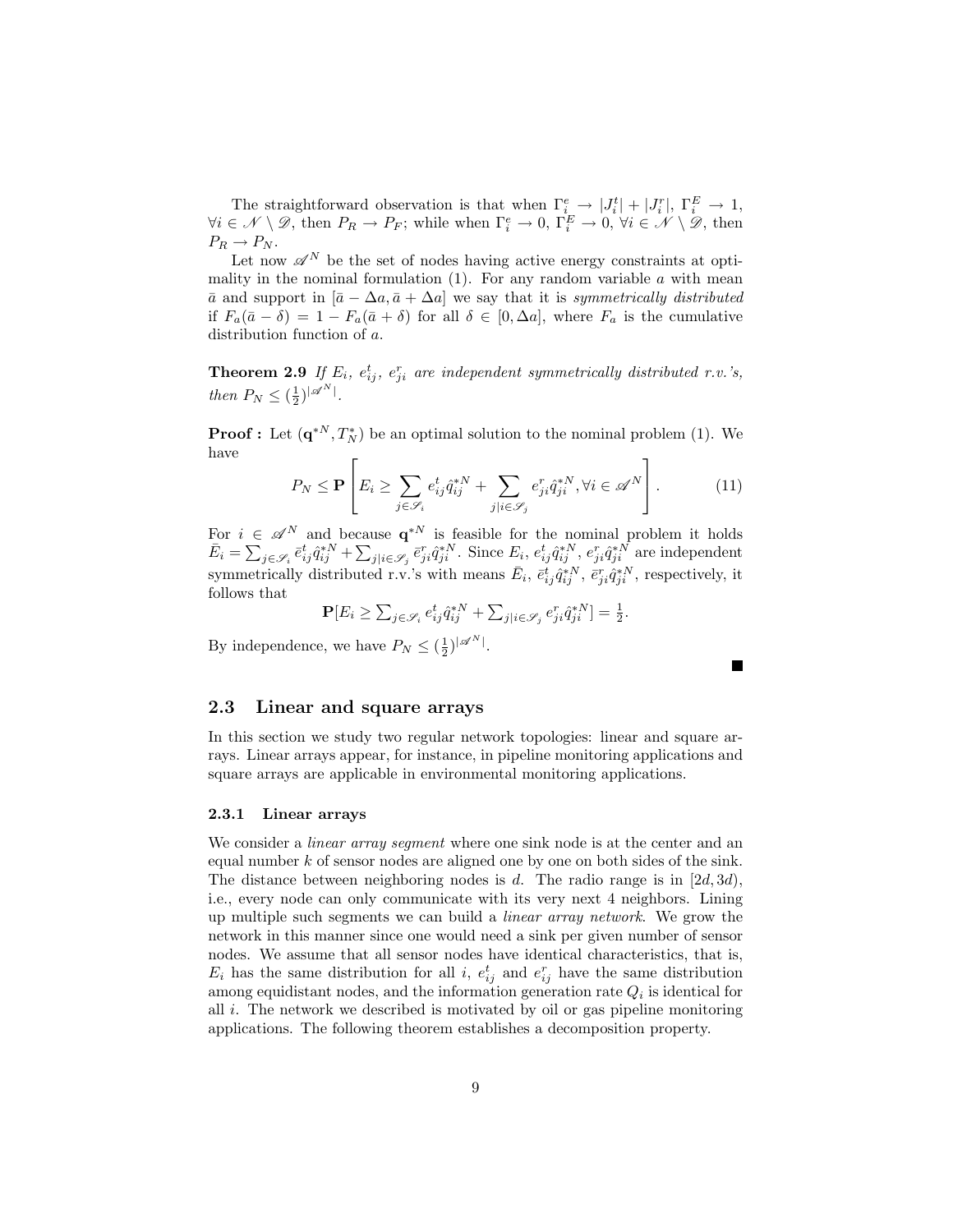Theorem 2.10 The maximum lifetime routing problem under either the nominal (1), fat (5), or robust formulation (8) for a linear array network described above can be decomposed into the corresponding subproblems for each one of its segments.

Proof : Without loss of generality consider a linear array network denoted by L consisting of two segments  $L_1$  and  $L_2$ . Consider any of the three routing formulations and let  $T_{L_1}^*, T_{L_2}^*, T_L^*$  be the optimal values for networks  $L_1, L_2$ , and, L respectively. Clearly,  $T_{L_1}^* = T_{L_2}^* \leq T_L^*$  since by combining the optimal flow vectors for  $L_1$  and  $L_2$  we obtain a feasible flow vector for  $L$ .

Due to homogeneity and symmetry in  $L$ , there exists an optimal flow vector which is symmetric about the center of  $L$ . Flows in the interface between the two segments  $L_1$  and  $L_2$  can fall into one out of two possible cases shown in Fig. 1 (top). In each case, we can reconstruct the optimal flows between nodes k and k − 1 of  $L_1$  and nodes  $-k$  and  $-k+1$  of  $L_2$  as shown in 1 (bottom). This flow reconstruction process maintains feasibility and eliminates any communication between segments  $L_1$  and  $L_2$ . Then  $T_L^* = \min\{T_{L_1}, T_{L_2}\} \leq T_{L_1}^* = T_{L_2}^*$ . Together with our earlier observation it follows  $T_L^* = T_{L_1}^* = T_{L_2}^*$ , which establishes the result.

П



Figure 1: Flow reconstruction for an optimal flow of L.

The following theorem establishes that the nominal formulation (1) is not particularly useful since its predicted lifetime will be achieved with a diminishing probability as the size of the network increases.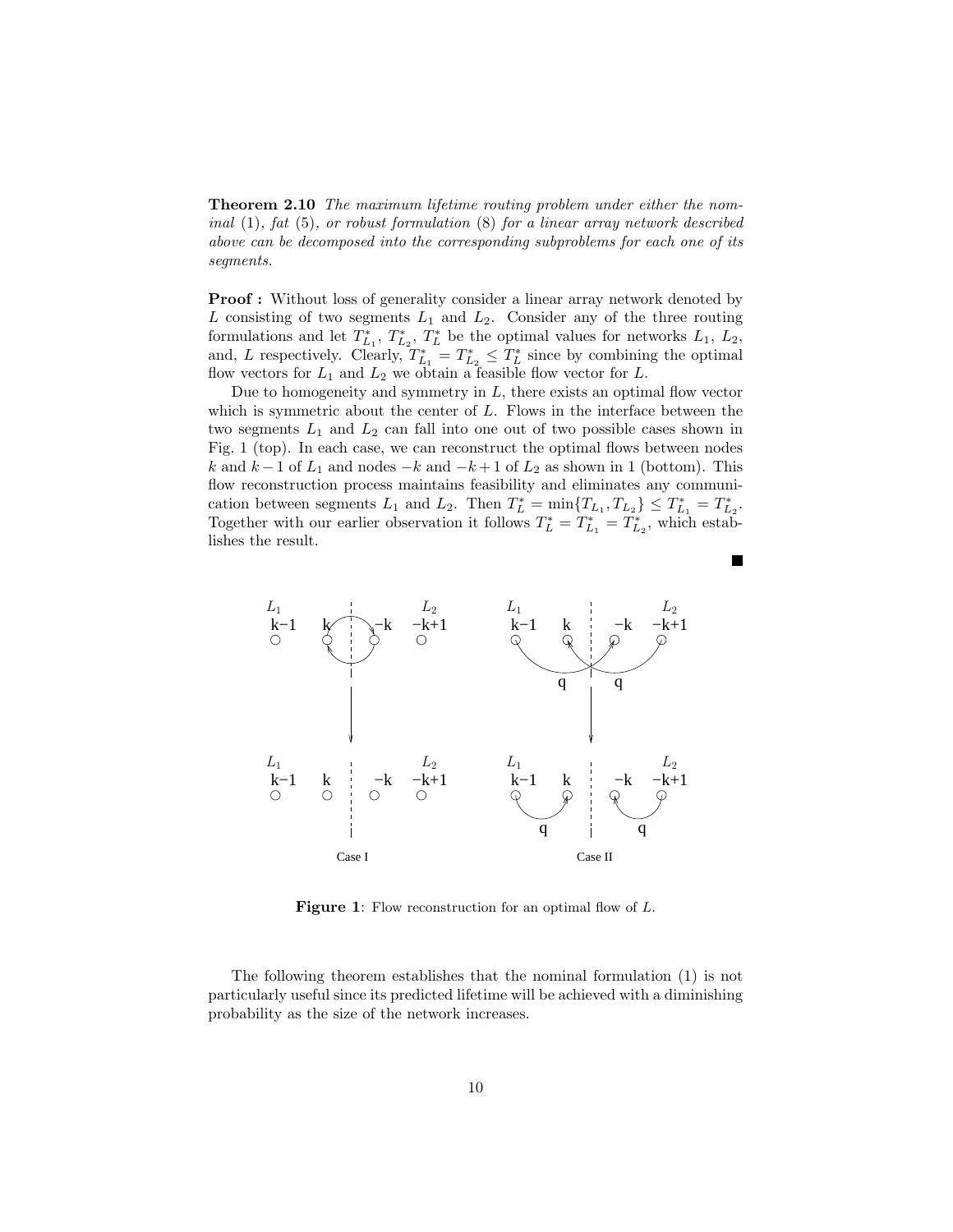**Theorem 2.11** Consider a WSNET formed by aligning  $2^n$  linear arrays as described before. Assume  $E_i$ ,  $e_{ij}^t$ ,  $e_{ji}^r$  are i.i.d. and non-degenerate r.v.'s (i.e., not equal to a constant). Then, as  $n \to \infty$ ,  $P_N \to 0$ .

**Proof :** By applying Thm. 2.10 *n* times, we decompose the network L into  $2^n$ identical segments. With this decomposition, we have identical optimal flows in all  $2^n$  linear segments. As we have seen before, each segment has at least one node with a binding energy constraint. Let  $\mathscr K$  denote a set which contains one node from each segment with a binding energy constraint. It follows that

$$
P_N = \prod_{i \in L} \mathbf{P}[E_i \ge \sum_{j \in \mathcal{S}_i} e_{ij}^t \hat{q}_{ij}^{*N} + \sum_{j|i \in \mathcal{S}_j} e_{ji}^r \hat{q}_{ji}^{*N}]
$$
  
\n
$$
\le \prod_{k \in \mathcal{K}} \mathbf{P}[E_k \ge \sum_{j \in \mathcal{S}_k} e_{kj}^t \hat{q}_{kj}^{*N} + \sum_{j|k \in \mathcal{S}_j} e_{jk}^r \hat{q}_{jk}^{*N}]
$$
  
\n
$$
= \prod_{k \in \mathcal{K}} \mathbf{P}[E_k \ge \bar{E}_k],
$$

where the last equality follows from the fact that every  $k \in \mathcal{K}$  corresponds to a binding energy constraint. Notice  $P[E_k \ge \bar{E}_k] < 1$  for non-degenerate r.v.'s and that  $|\mathscr{K}| = 2^n$ . Hence, as  $n \to \infty$ ,  $P_N \to 0$ .

 $\blacksquare$ 

### 2.3.2 Square arrays

A square array network consists of square array segments. Each segment is a two-dimensional (square) grid of a given dimension with a node at each point in the grid and a sink node located at the center point of the grid. The vertical and horizontal distance between neighboring nodes is  $d$  and we assume that the radio range is slightly less than  $\sqrt{5}d$ . As with linear arrays, we assume that all sensor nodes have identical characteristics, i.e.,  $E_i$  has the same distribution for all *i*,  $e_{ij}^t$  and  $e_{ij}^r$  have the same distribution among equidistant nodes, and the information generation rate  $Q_i$  is identical for all i. We grow a square network in both dimensions by stitching together segments. As an example, a network S with four segments  $S_1, \ldots, S_4$  can be formed by placing segment  $S_1$  in the northeast orthant, segment  $S_2$  in the southeast orthant,  $S_3$  in the southwest orthant, and  $S_4$  in the northwest orthant. The following result is analogous to Thm. 2.10.

**Theorem 2.12** Consider a network S consisting of 4 segments  $S_1, \ldots, S_4$  as outlined above. The maximum lifetime routing problem under either formulation  $((1), (5), or (8))$  for S can be decomposed into the corresponding problems for  $S_1, \ldots, S_4$ .

**Proof**: Fix a particular formulation, fat, nominal, or robust. Let  $T_{S_i}^*$ ,  $T_S^*$  be the optimal values for network  $S_i$ ,  $i = 1, \ldots, 4$ , and S, respectively. As in the proof of Thm. 2.10  $T_{S_i}^* \leq T_S^*$  for all *i*.

Due to the homogeneity and symmetry of  $S$ , there exists an optimal flow vector for  $S$  with no flows out of sinks which is symmetric about the vertical line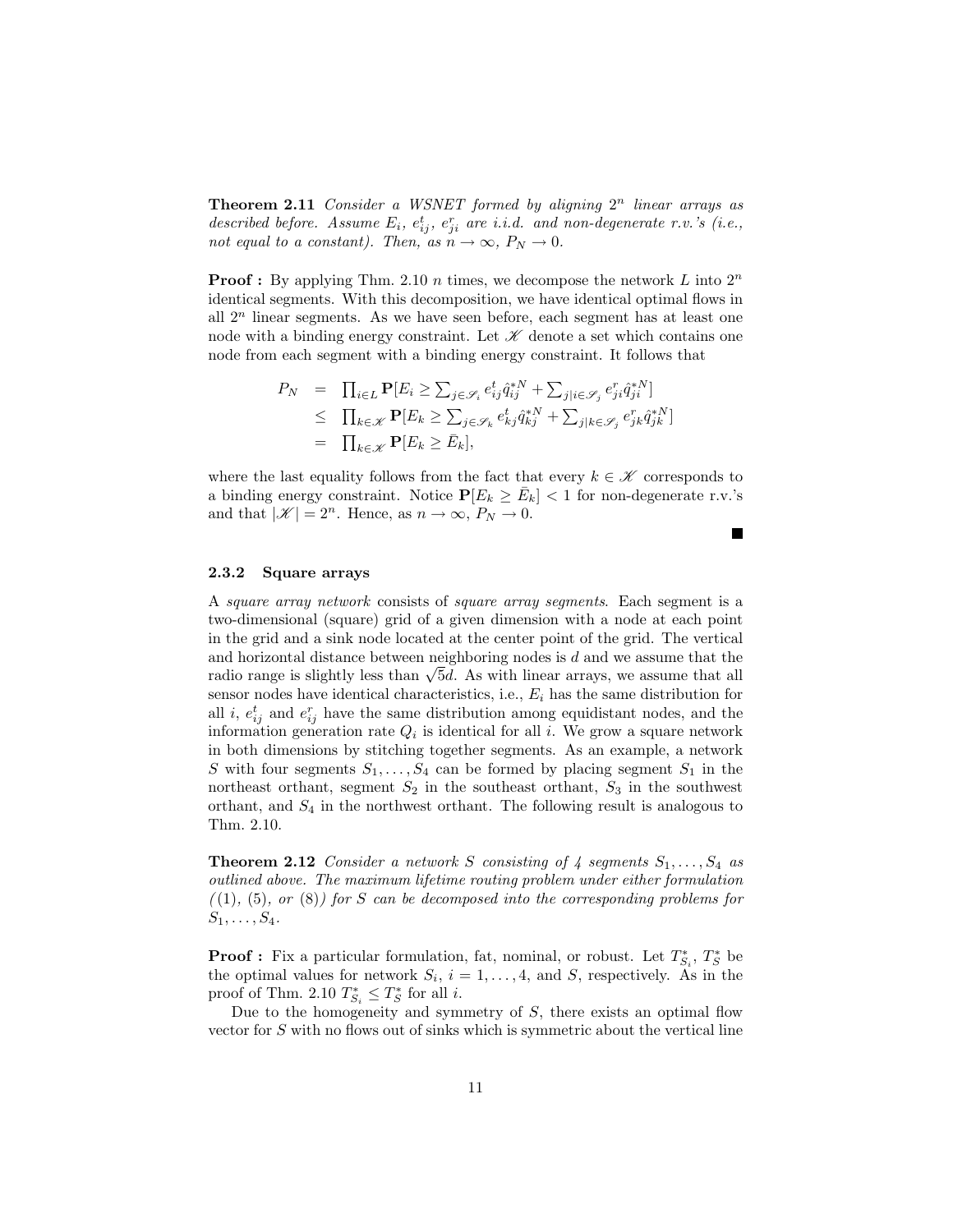

Figure 2: Flow reconstruction for an optimal flow of S.

that separates  $(S_4, S_3)$  and  $(S_1, S_2)$ . As in Thm. 2.10 we consider all possible cases and reconstruct the optimal flow as shown in Fig. 2 (right), resulting in the new flow with no communication between  $(S_1, S_2)$  and  $(S_4, S_3)$ . A similar flow reconstruction process can result in a flow with no communication between  $(S_1, S_4)$  and  $(S_2, S_3)$ . These flow reconstruction steps maintain flow conservation and do not violate the energy constraints, so the resulting flow is optimal. It follows that  $T_S^* \leq T_{S_i}^*$  for all i which concludes the proof.

Analogous to the linear array case we can now show that the nominal formulation does not provide a useful lifetime prediction. We omit the proof as it is similar to the proof of Thm. 2.11.

 $\blacksquare$ 

**Theorem 2.13** Let a square network be constructed by repeating n times the process of constructing S from  $S_1, \ldots, S_4$ . Assume  $E_i, e_{ij}^t, e_{ji}^r$  are i.i.d. and non-degenerate r.v.'s (i.e., not equal to a constant). Then, as  $n \to \infty$ ,  $P_N \to 0$ .

## 2.4 Uncertainty only in  $E_i$

Here we focus on the case where uncertainty appears only in the initial available energy  $E_i$ . Namely, for all results in this subsection we assume that  $e_{ij}^t$ 's and  $e_{ji}^r$ 's are known with certainty.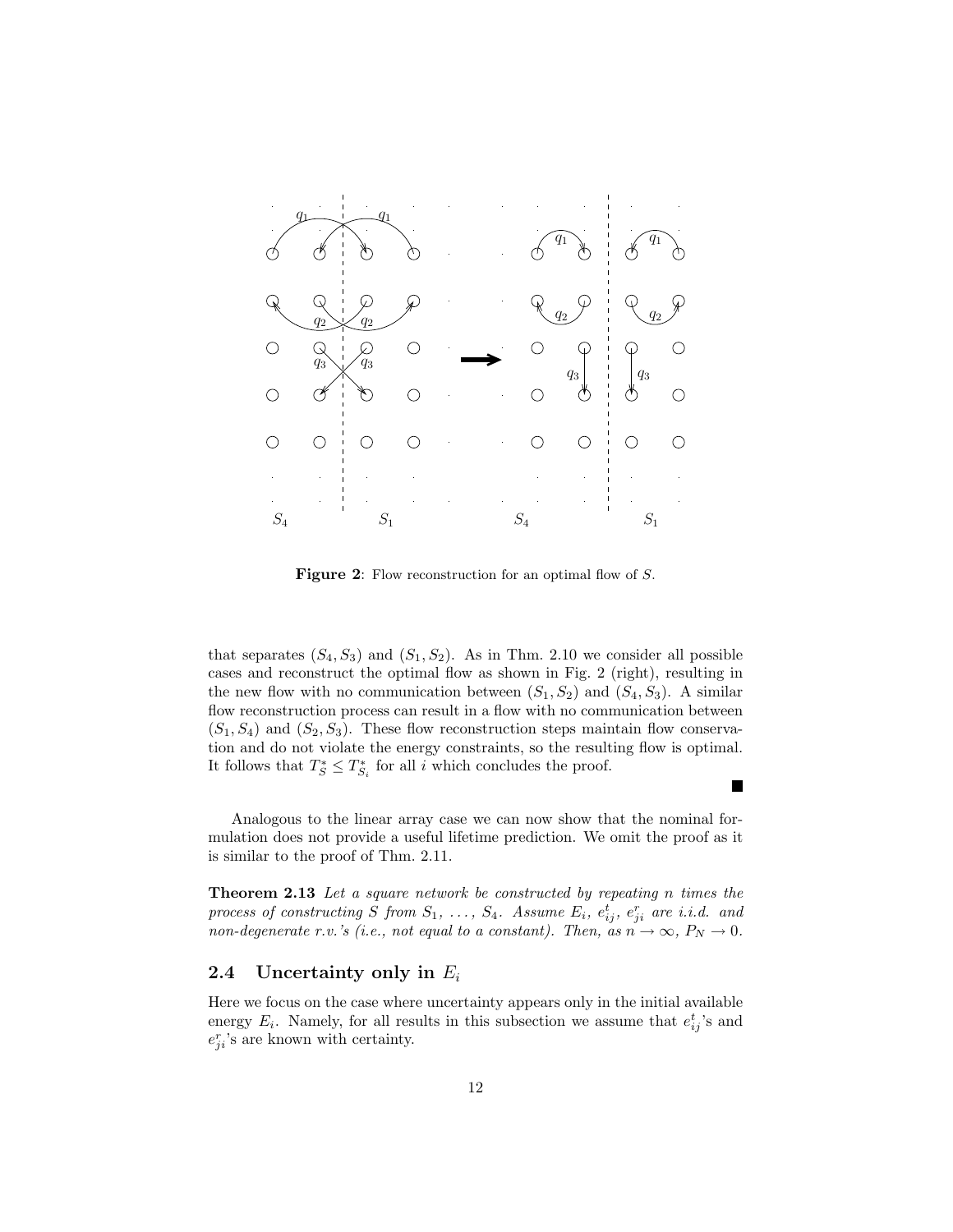We define a *global robustness budget*  $\Gamma = \sum_{\forall i \in \mathcal{N} \setminus \mathcal{D}} \Gamma_i$  and incorporate the allocation of  $\Gamma$  to individual  $\Gamma_i$  into the following robust formulation:

$$
\max T
$$
\n
$$
s.t. \sum_{j \in \mathcal{S}_i} e_{ij}^t \hat{q}_{ij} + \sum_{j|i \in \mathcal{S}_j} e_{ji}^r \hat{q}_{ji} \le \bar{E}_i - \Gamma_i \Delta E_i, \ \forall i \in \mathcal{N} \setminus \mathcal{D},
$$
\n
$$
(12)
$$
\n
$$
\sum_{\forall i \in \mathcal{N} \setminus \mathcal{D}} \Gamma_i = \Gamma, \ 0 \le \Gamma_i \le 1, \ \forall i \in \mathcal{N} \setminus \mathcal{D},
$$
\n
$$
(13)
$$

where the decision variables are T, the  $\hat{q}_{ij}$ 's, and the  $\Gamma_i$ 's. The following monotonicity property is immediate. Concavity follows from the fact that (12) maximizes a concave (linear) objective over linear constraints and  $\Gamma$  appears in the right hand side of these constraints.

**Proposition 2.14** The optimal value  $T_R^*$  of (12) is monotonically non-increasing and concave as a function of the global robustness budget Γ.

## 2.4.1 Optimizing  $P[T \geq T^*]$  over the optimal flows  $q^*$

When the uncertainty is only in  $E_i$ 's, we can maximize the lifetime guarantee probability  $P[T \geq T^*]$  over the set of optimal flows  $q^*$  while guaranteeing that we achieve the corresponding predicted lifetime. One can think of this optimization as maximizing "robustness" while guaranteeing the same objective (predicted lifetime). We next show that this problem is a well-structured concave optimization problem. We only treat the robust case. For the fat case we have already shown that  $P_F = 1$  and the nominal case is similar to the robust.

Assume that only  $E_i$ 's are uncertain and let  $T_R^*$ ,  $\mathbf{s}^*$ ,  $\mathbf{q}^*$ ,  $\Gamma^*$  form an optimal solution of the robust formulation  $(12)$ , where  $s^*$  denotes the vector of slack variables corresponding to the energy constraints. Suppose all  $E_i$ 's are independent; then

$$
P_R = \mathbf{P} \left[ \min_{i \in \mathcal{N} \setminus \mathcal{D}} \frac{E_i}{\sum_{j \in \mathcal{S}_i} \bar{e}_{ij}^t q_{ij}^* + \sum_{j \mid i \in \mathcal{S}_j} \bar{e}_{ji}^r q_{ji}^*} \ge T_R^* \right]
$$

$$
= \prod_{i \in \mathcal{N} \setminus \mathcal{D}} \mathbf{P} [E_i \ge \bar{E}_i - s_i^* - \Gamma_i^* \Delta E_i].
$$

Taking the  $E_i$ 's to be uniformly distributed in  $[\bar{E}_i - \Delta E_i, \bar{E}_i + \Delta E_i]$ :

$$
\mathbf{P}[E_i \ge \bar{E}_i - s_i^* - \Gamma_i^* \Delta E_i] = \frac{\Delta E_i + \min\{s_i^* + \Gamma_i^* \Delta E_i, \Delta E_i\}}{2\Delta E_i} \triangleq p_i,
$$

and  $P_R = \prod_{i \in \mathcal{N} \setminus \mathcal{D}} p_i$  where we defined  $2p_i \Delta E_i = \Delta E_i + \min\{s_i^* + \Gamma_i^* \Delta E_i, \Delta E_i\}.$ 

To maximize  $\tilde{P}_R$  while achieving the optimal lifetime  $T_R^*$ , we can equivalently maximize  $\ln(P_R)$  which yields the following concave optimization problem:

$$
\max \ln(P_R) = \sum_{i \in \mathcal{N} \setminus \mathcal{D}} \ln p_i \tag{14}
$$
\n
$$
s.t. (2), \sum_{j \in \mathcal{S}_i} \bar{e}_{ij}^t \hat{q}_{ij} + \sum_{j \mid i \in \mathcal{S}_j} \bar{e}_{ji}^r \hat{q}_{ji} + s_i = \bar{E}_i - \Gamma_i \Delta E_i, \ \forall i \in \mathcal{N} \setminus \mathcal{D},
$$
\n
$$
T \ge T_R^*, \ s_i \ge 0, \ \hat{q}_{ij} \ge 0, \ \forall i \in \mathcal{N}, \ \forall j \in \mathcal{S}_i,
$$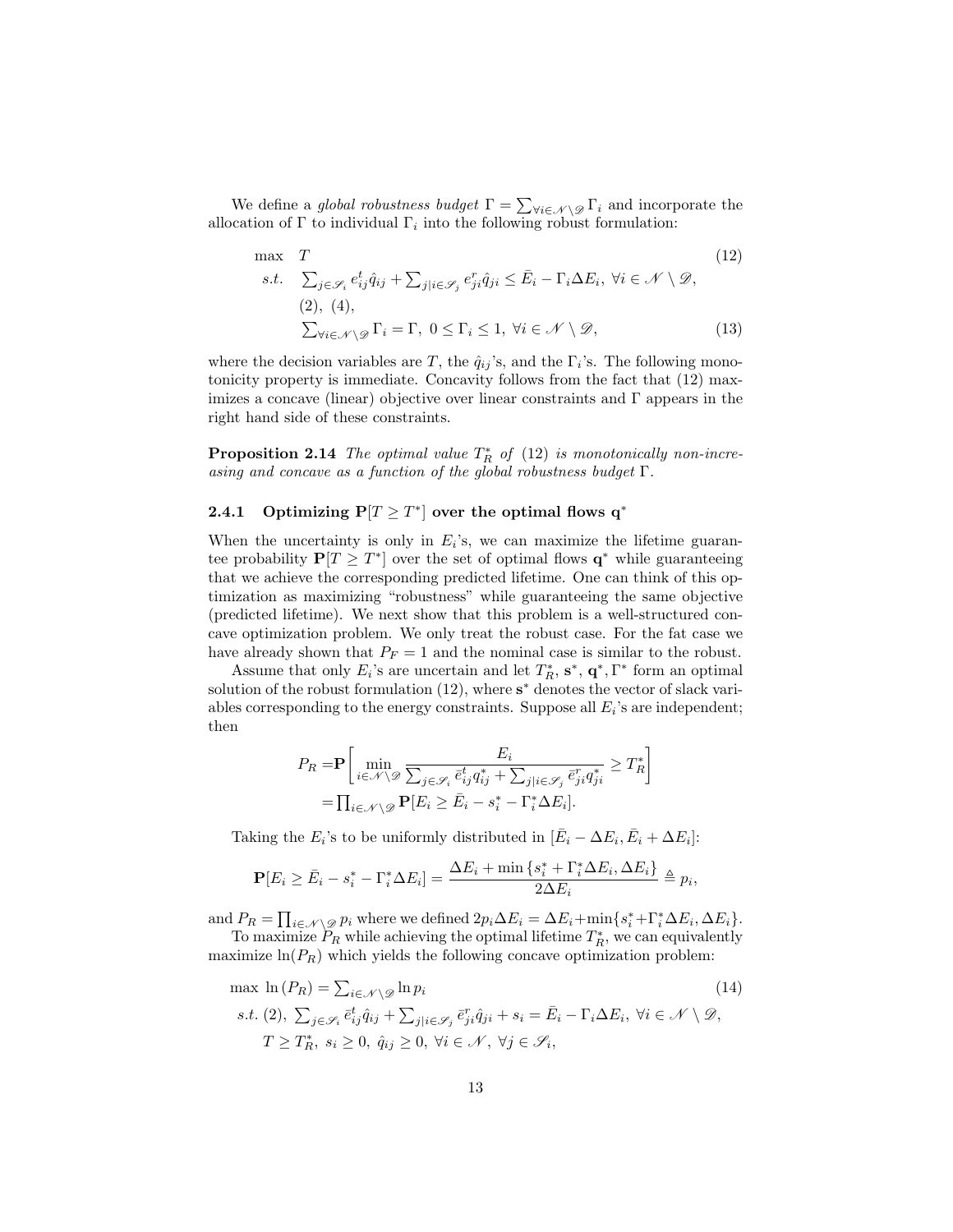$$
2p_i\Delta E_i - \Delta E_i \leq s_i + \Gamma_i \Delta E_i, \ \forall i \in \mathcal{N} \setminus \mathcal{D},
$$
  
(13), 
$$
2p_i\Delta E_i - \Delta E_i \leq \Delta E_i, \ \forall i \in \mathcal{N} \setminus \mathcal{D}.
$$

## 3 Maximum lifetime routing with energy allocation

In this section, we consider the problem of maximizing the WSNET lifetime by jointly optimizing the routing decisions and the initial energy allocated to the nodes. Suppose  $E$  is the total available energy for a WSNET. Similar to formulation (1) we have the nominal problem:

$$
\begin{aligned}\n\max \quad & T \quad (15) \\
\text{s.t.} \quad & (2), \ (3), \ (4), \\
& \sum_{i \in \mathcal{N} \setminus \mathcal{D}} E_i = E, \ E_i \ge 0, \quad \forall i \in \mathcal{N} \setminus \mathcal{D}.\n\end{aligned}
$$

Here the  $E_i$ 's (appearing in (3) and above) are decision variables. The corresponding fat and robust formulations respectively are

max 
$$
T
$$
  
\ns.t.  $\sum_{j \in \mathcal{S}_i} \bar{e}_{ij}^t \hat{q}_{ij} + \sum_{j \in J_i^t} \Delta e_{ij}^t \hat{q}_{ij} + \sum_{j|i \in \mathcal{S}_j} \bar{e}_{ji}^r \hat{q}_{ji} +$   
\n $\sum_{j \in J_i^r} \Delta e_{ji}^r \hat{q}_{ji} \leq E_i, \quad \forall i \in \mathcal{N} \setminus \mathcal{D},$   
\n(2), (4),  $\sum_{i \in \mathcal{N} \setminus \mathcal{D}} E_i = E, E_i \geq 0, \quad \forall i \in \mathcal{N} \setminus \mathcal{D},$  and

max 
$$
T
$$
 (17)  
\ns.t. 
$$
\max_{e_{ij}^t, e_{ji}^r \in \mathcal{R}_i(\Gamma_i^e)} \left\{ \sum_{j \in \mathcal{S}_i} e_{ij}^t \hat{q}_{ij} + \sum_{j \mid i \in \mathcal{S}_j} e_{ji}^r \hat{q}_{ji} \right\} \le E_i, \quad \forall i \in \mathcal{N} \setminus \mathcal{D},
$$
(18)  
\n(2), (4), 
$$
\sum_{i \in \mathcal{N} \setminus \mathcal{D}} E_i = E, E_i \ge 0, \quad \forall i \in \mathcal{N} \setminus \mathcal{D}.
$$

As before, the robust problem (17) can be shown to be equivalent to a linear programming problem; we omit the details for brevity. From the structure of the formulation with energy allocation, we have the following result.

Proposition 3.1 At optimality, all the energy constraints for non-sink nodes are active and the total energy constraint is also binding. This holds for all three formulations.

**Proof :** Consider first the robust problem  $(17)$ . We will use contradiction. Assume that at optimality the energy constraint  $(18)$  for some non-sink node k is not active. Notice that we can decrease  $E_k$  and increase all the other  $E_i$  while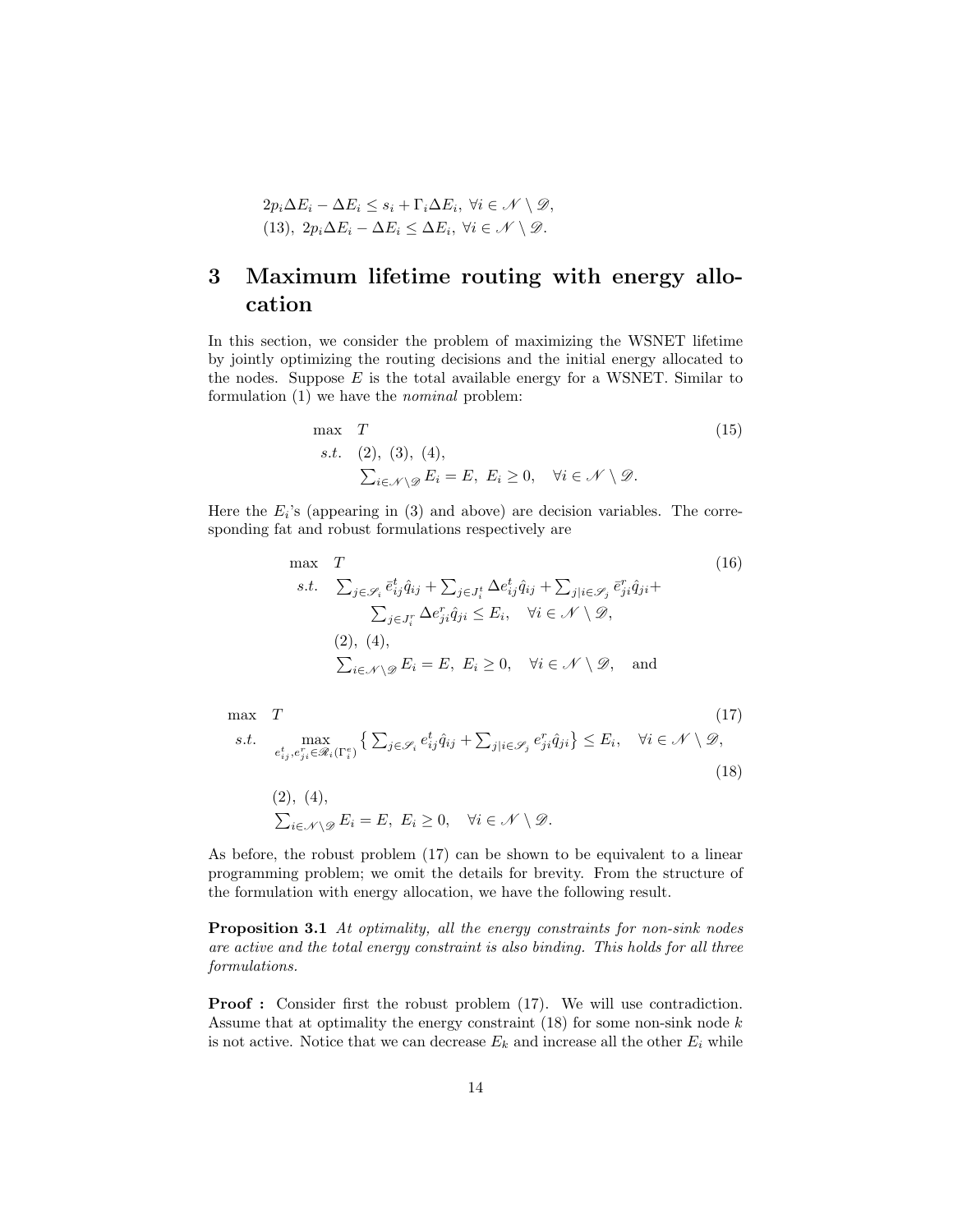maintaining their sum. This improves the lifetime which contradicts optimality. Similarly, the total energy constraint is also binding at optimality. If not, we can increase all  $E_i$  to achieve a better lifetime, which again contradicts optimality. The nominal and fat cases are almost identical.

 $\blacksquare$ 

## 3.1 Properties of optimal solutions

As before, let  $T_N^*$ ,  $T_F^*$ ,  $T_R^*$  denote the optimal values of the nominal, fat, and robust routing problems, respectively. Let  $\mathbf{\Gamma}^e = (\Gamma^e_1, \dots, \Gamma^e_{|\mathcal{N}\setminus \mathscr{D}|})$ . Note that  $T_R^*$  depends on  $\Gamma^e$ . To express this dependence, we write  $T_R^*(\Gamma^e)$ . The following result is similar to Prop. 2.2.

**Proposition 3.2**  $T_R^*(\Gamma^e)$  is a non-increasing function of  $\Gamma^e$  and  $T_F^* \leq$  $T_R^*(\Gamma^e) \leq T_N^*.$ 

As in Sec. 2.2, we associate a directed graph  $\mathscr{G}_{q} = (\mathscr{N}, \mathscr{A}_{q})$  to a feasible flow vector **q** where  $\mathscr{A}_{q}$  contains all  $(i, j)$  with  $q_{i,j} > 0$ . Recall that we name **q** as *acyclic* when  $\mathscr{G}_q$  contains no cycles. The following results are similar to Prop. 2.5 and Corollary 2.7; we omit the proofs.

Proposition 3.3 For all three formulations (15), (16), and (17), the optimal flows are acyclic.

**Proposition 3.4** For all three formulations the optimal flows **q** satisfy  $q_{ij} = 0$ ,  $\forall i \in \mathscr{D}$ .

## 3.2 Lifetime guarantee probability

The development in this section is similar to Section 2. We have the following results; we omit the details in the interest of brevity.

**Proposition 3.5** It holds  $P_F = 1$ .

Note that when  $\Gamma_i^e \to |J_i^t| + |J_i^r|$ ,  $\forall i \in \mathcal{N} \setminus \mathcal{D}$ , then  $P_R \to P_F$ ; while when  $\Gamma_i^e \to 0$ ,  $\forall i \in \mathcal{N} \setminus \mathcal{D}$ , then  $P_R \to P_N$ .

**Proposition 3.6** If  $e_{ij}^t, e_{ji}^r$  are independent symmetrically distributed r.v.'s, then  $P_N = \left(\frac{1}{2}\right)^{|\mathcal{N} \setminus \mathcal{D}|}$ .

It follows that as  $|\mathcal{N} \setminus \mathcal{D}| \to \infty$  we have  $P_N \to 0$  and this now holds for all topologies.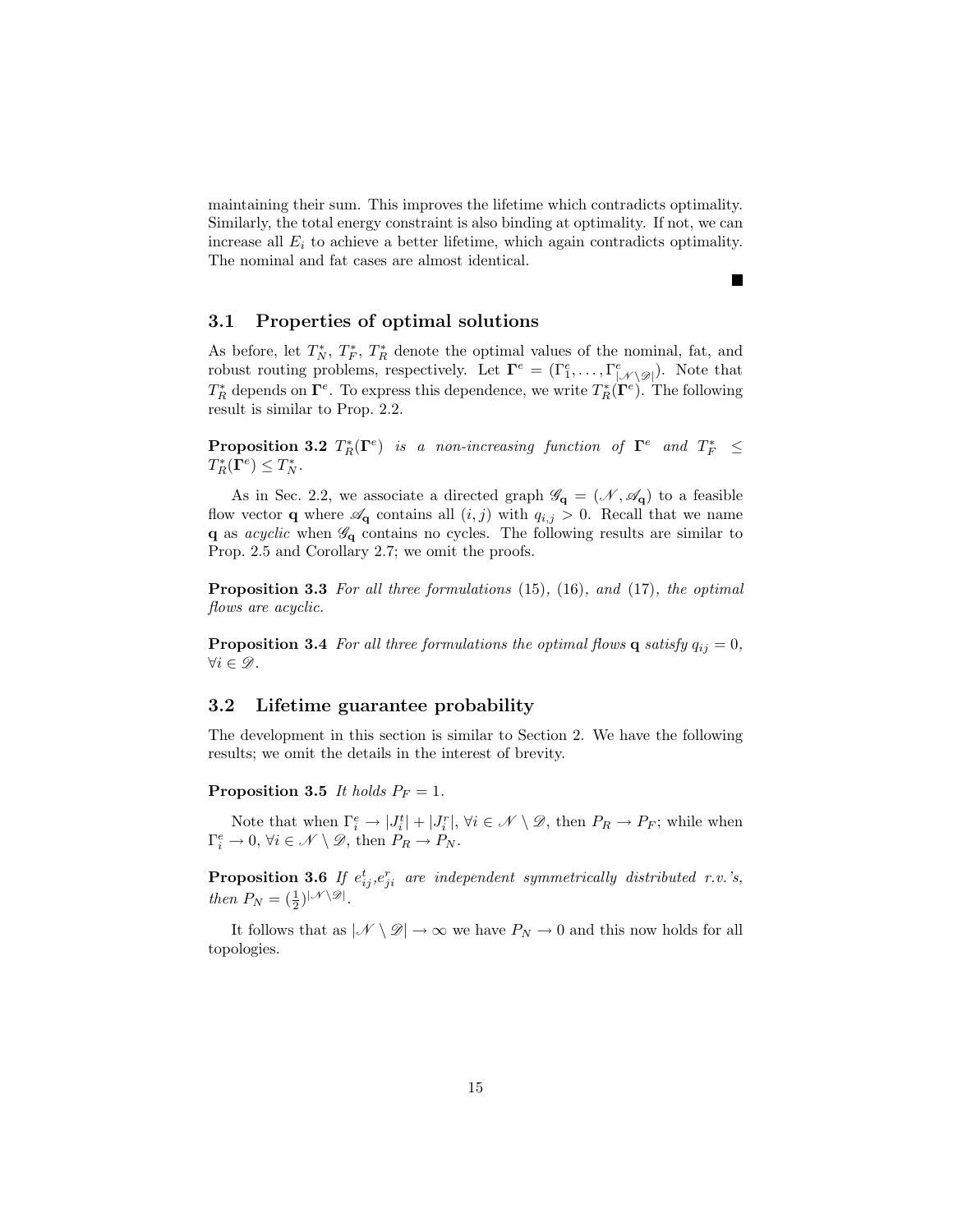## 4 Routing and energy allocation in massively dense WSNETs

It is straightforward that the joint problem of routing and energy allocation (15) is equivalent to finding paths from sources to sinks with lowest energy consumption rate. If we consider the energy consumed by both the sender and the receiver over a link as the cost (or length) of the link, the problem is reduced to finding shortest paths between sources and sinks. Imagine now that the WSNET is scaled by uniformly deploying an increasing number of nodes while decreasing their radio range in order to maintain a fixed density of onehop-reachable neighbors. Although the approach we developed so far scales well since we are dealing with linear programming problems, it is of interest to consider whether the scaled problem exhibits, in the limit, a structure that simplifies its solution and deepens our understanding. In particular, we will consider a limiting regime of massively dense WSNETs and study maximum lifetime routing formulations with energy allocation. Such WSNETs can only be described by macroscopic parameters, such as the information generation and energy distribution densities.

## 4.1 Problem formulation

Let  $M$  be the planar area where a massively dense WSNET is deployed. Mathematically,  $\mathscr{M}$  is a convex set in  $\mathbb{R}^2$ . We assume that the WSNET is uniformly deployed over  $\mathcal{M}$ .

Let  $Q(x, y)$  represent the *information generation density function* defined on  $\mathscr M$  whose units are bits/(sec · m<sup>2</sup>). We assume  $Q(x, y)$  is known. Denote by  $S(x, y)$  the information consumption density function defined on  $\mathscr M$  whose units are bits/(sec  $\cdot$  m<sup>2</sup>). In the next subsection we will consider the special cases of "point" sources and sinks where  $Q(x, y)$  and  $S(x, y)$  become Dirac functions on the plane. Let  $e(x, y)$  be the *energy density function* defined on  $\mathcal{M}$  whose units are  $J/m^2$ . The energy density function  $e(x, y)$  characterizes the distribution of the globally available energy  $E$  over  $\mathcal M$ . Define the *information traffic flow* function as  $\mathbf{q}(x, y) = (q_x(x, y), q_y(x, y))$ . The interpretation of  $\mathbf{q}(x, y)$  is as follows:  $\epsilon \|\mathbf{q}(x, y)\|$  is the rate at which information crosses a linear segment of infinitesimal length  $\epsilon$  which is centered on  $(x, y)$  and perpendicular to  $q(x, y)$ (see Fig. 3). The units of  $\|\mathbf{q}\|$  are bits/(sec · m).

The continuous maximum life routing problem with energy allocation can be formulated as:

$$
\max \quad T \tag{19}
$$

$$
s.t. \quad \frac{\partial q_x(x,y)}{\partial x} + \frac{\partial q_y(x,y)}{\partial y} = Q(x,y) - S(x,y), \ \forall (x,y) \in \mathscr{M}, \tag{20}
$$

$$
T \leq \lim_{\epsilon \to 0} \frac{\int_{\Omega(\epsilon)} e(x, y) \, \mathrm{d}\sigma}{\alpha \epsilon \, \|\mathbf{q}(x, y)\|}, \ \forall (x, y) \in \mathcal{M}, \tag{21}
$$

$$
\int_{\mathcal{M}} e(x, y) \mathrm{d}\sigma = E,\tag{22}
$$

$$
\int_{\mathscr{M}} (Q(x, y) - S(x, y)) \mathrm{d}\sigma = 0,\tag{23}
$$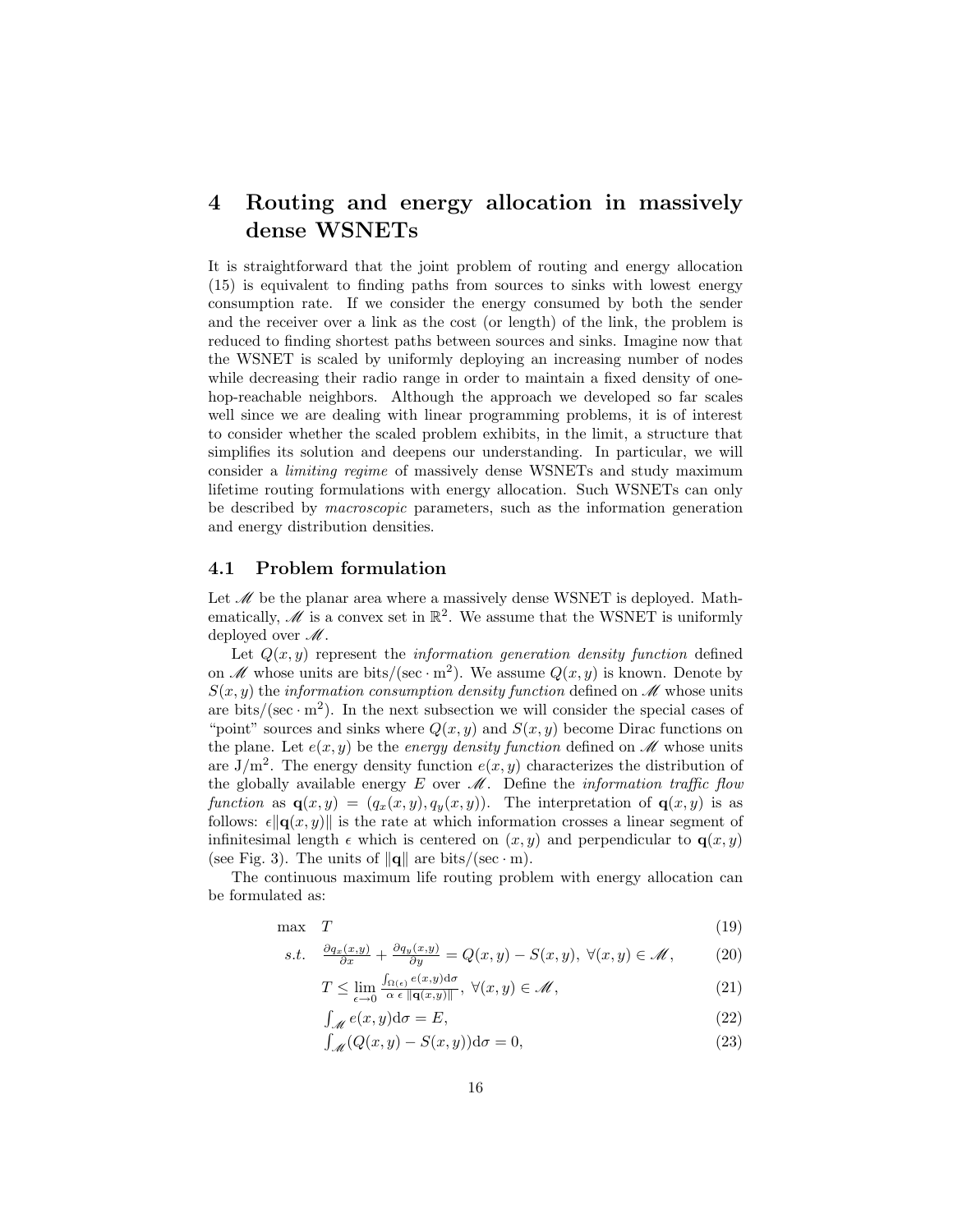

**Figure 3:** The information traffic flow function  $q(x, y)$ .

$$
T \geq 0, S(x, y) \geq 0, e(x, y) \geq 0, \quad \forall (x, y) \in \mathscr{M},
$$

where  $S(x, y)$ ,  $e(x, y)$ ,  $q(x, y)$ , and T are decision functions and variables. Using an argument in [TT06], (20) states that the divergence of the traffic flow function measures the degree with which the traffic increases or decreases; we can think of this as a detailed flow conservation equation. (22) is a global energy constraint while (23) can be seen as a global flow conservation constraint. As for (21), consider a point  $(x, y) \in \mathcal{M}$  and let  $\Omega(\epsilon)$  denote an infinitesimal square centered at  $(x, y)$  with a side length equal to  $\epsilon$  and one of its sides parallel to  $q(x, y)$ . Let  $\alpha$  (in J/(bit · sec)) be a constant indicating how much energy is consumed per unit of transmitted information per second. Then, (21) expresses the fact that the total energy consumed when the traffic flow  $q(x, y)$  passes through  $\Omega(\epsilon)$  during a period of time T should be no more than the total energy available in this area.

In this section we are only interested in the structure of the optimal solutions to (19), hence we only consider the nominal version of the problem. Uncertainty in E can be easily incorporated as we have done with the discrete instances. This will only change the right hand side of the total energy constraint and would not affect the optimal solution structure. Uncertainty in  $e(x, y)$  can also be incorporated but that is beyond the main focus of this section.

From the structure of (19), we have the following results. The proof is immediate as whenever  $\|\mathbf{q}(x, y)\| = 0$  and  $e(x, y) > 0$  we can reduce  $e(x, y)$  to zero while maintaining feasibility. The energy savings can be allocated to other points resulting in a potential increase of the lifetime.

**Proposition 4.1** (19) has optimal solutions such that  $e(x, y) = 0$  whenever  $\|\mathbf{q}(x, y)\| = 0.$ 

Similar to Prop. 3.1 we can show: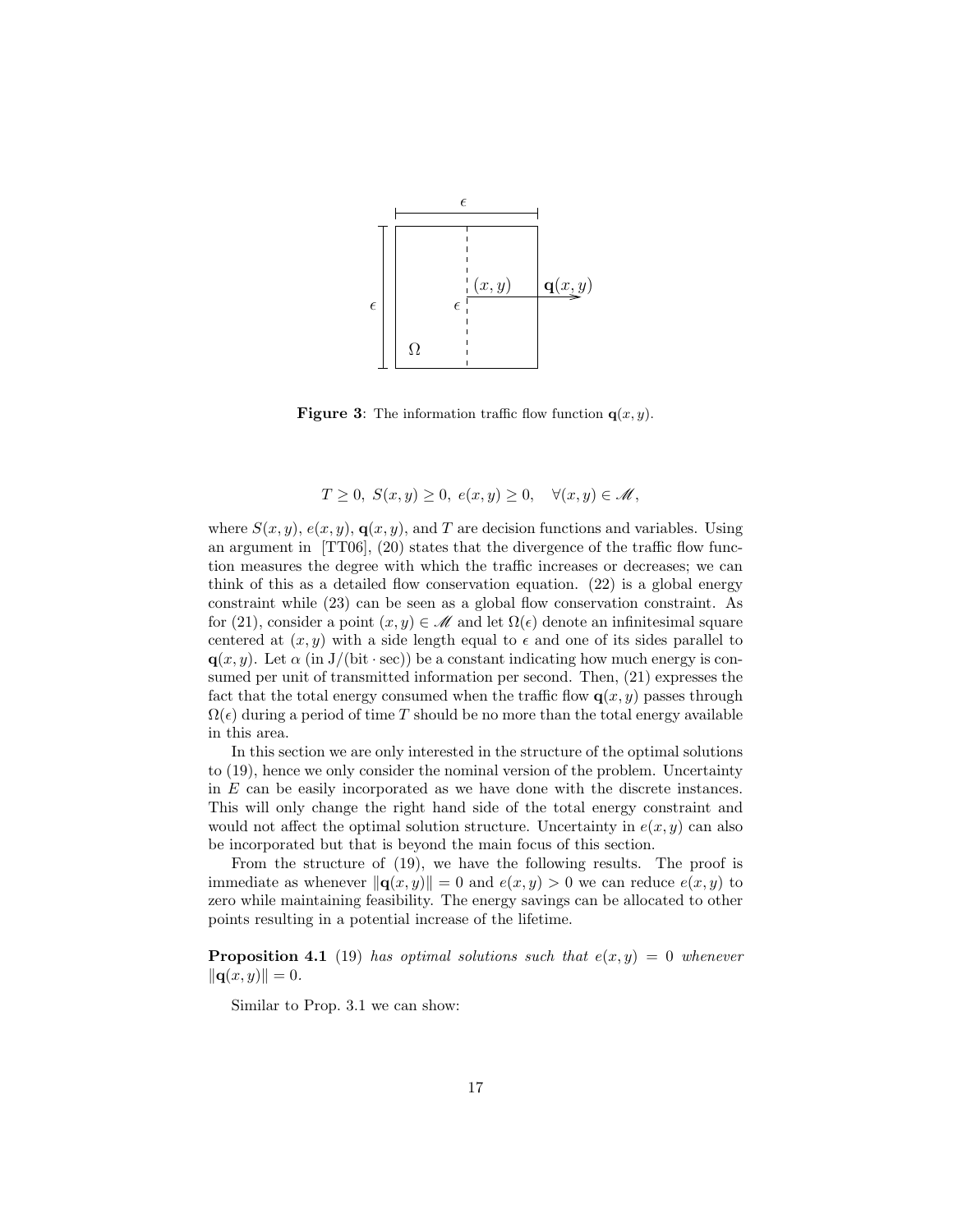**Proposition 4.2** For problem (19), there exist optimal solutions such that the detailed energy constraints (21) are all active.

## 4.2 Single point source and sink

In this subsection, we focus on the scenario where there is a single point source and a single point sink in a massively dense WSNET. We start with the definition of a point source/sink.

### Definition 1 (Point Source on  $(x_o, y_o)$ )

 $\epsilon$ 

Let  $\mathbf{o} = (x_o, y_o)$  be the location of the source on M and denote by Q its information generation rate. The point information generation density function  $Q_{\mathbf{o}}(x, y)$  satisfies

$$
Q_{\mathbf{o}}(x,y) = \begin{cases} 0 & (x,y) \neq (x_o, y_o), \\ +\infty & (x,y) = (x_o, y_o), \end{cases} \text{ and } \int_{\mathbb{R}^2} Q_{\mathbf{o}}(x,y) d\sigma = Q.
$$

Similarly, we define the information consumption density function  $S_8(x, y)$  for a point sink at  $(x_s, y_s)$  with a sink rate equal to S. These are Dirac impulse functions on  $\mathbb{R}^2$ .

In the single point source and single point sink case, let  $\mathbf{o} = (x_o, y_o)$  and  $\mathbf{s} = (x_s, y_s)$  be the source and sink locations, respectively. Denote by  $Q_o(x, y)$ and  $S_s(x, y)$  the corresponding information generation/consumption density function with rates  $Q$  and  $S$ , respectively. It follows from the global flow balance equation (23) that  $Q = S$ . We next define the notion of a marginal density function; its units are  $J/m$ .

#### Definition 2 (Marginal Energy Density function on Curve C)

Let C be a continuous curve connecting two points **o** and **s**, and let  $\mathcal{T}(C, \epsilon)$ denote an  $\epsilon$ -tube around C as shown in Fig. 4. The marginal energy density function  $e_C(x, y)$  on curve C satisfies



Figure 4:  $C$  and its  $\epsilon$ -tube.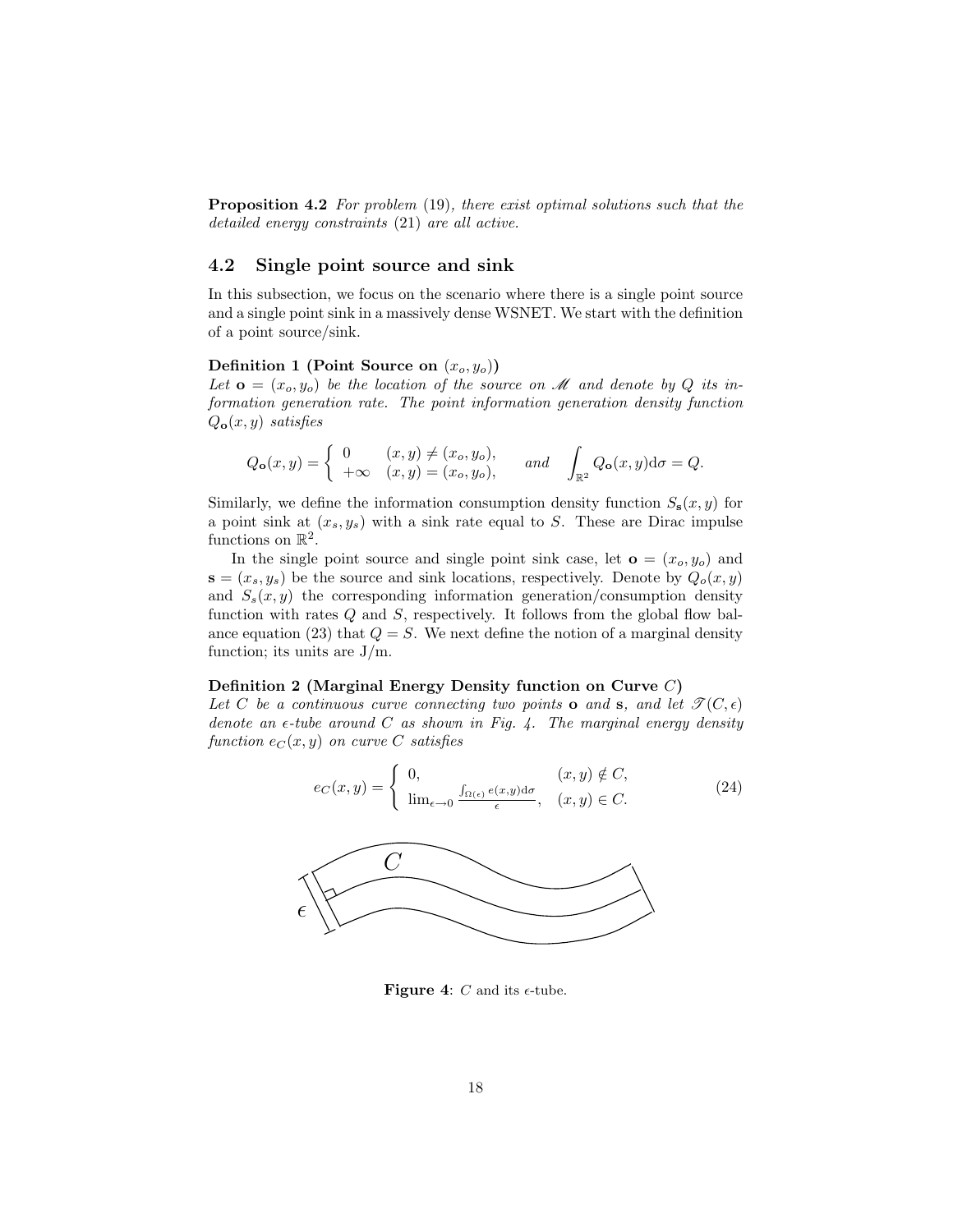#### 4.2.1 Properties of optimal solutions

Let  $\mathbf{o} = (x_o, y_o)$  and  $\mathbf{s} = (x_s, y_s)$  be the source and sink positions, respectively. Information generated at the source (with rate  $Q$ ) gets consumed at the sink (with rate S, where it follows that  $Q = S$ ).

Consider an arbitrary set of paths (see Fig. 5) traversed by the traffic as it flows from  $\bf{o}$  to  $\bf{s}$ . Specifically, the traffic flow first follows curve  $C_o$  then forks



Figure 5: An arbitrary set of paths from  $o$  to s.

into branches  $C_1, C_2, \ldots, C_k$  which merge into  $C_s$ . Denote by  $Q_o, \ldots, Q_k, Q_s$ the traffic flows on  $C_0, \ldots, C_k, C_s$ , respectively, where  $\sum_{i=1}^k Q_i = Q_o = Q_s$ . We have already established that at optimality we have an energy density function that is nonzero only on the curves  $Q_0, \ldots, Q_k, Q_s$  and all energy constraints are active. The problem reduces to

max 
$$
T
$$
  
s.t.  $\alpha TQ_i = e_{C_i}, \quad i \in \{0, 1, 2, ..., k, s\}$   
 $\sum_i e_{C_i} \ell(C_i) = E, T \ge 0, e_{C_i} \ge 0, \quad \forall (x, y) \in C_i,$ 

where  $\ell(C_i)$  denotes the length of the curve  $C_i$ . Note this is a linear program. Given the allocation of Q into  $Q_1, \ldots, Q_k$  an optimal lifetime is

$$
T = \frac{E}{\sum_{i \in \{o, 1, 2, \dots, k, s\}} \alpha Q_i \ell(C_i)}
$$

.

It follows that to maximize T, the branches  $C_0, \ldots, C_k, C_s$  should all be straight lines (minimal length). Furthermore, the best  $T$  can be achieved by a straight line from o to s. The result is summarized below.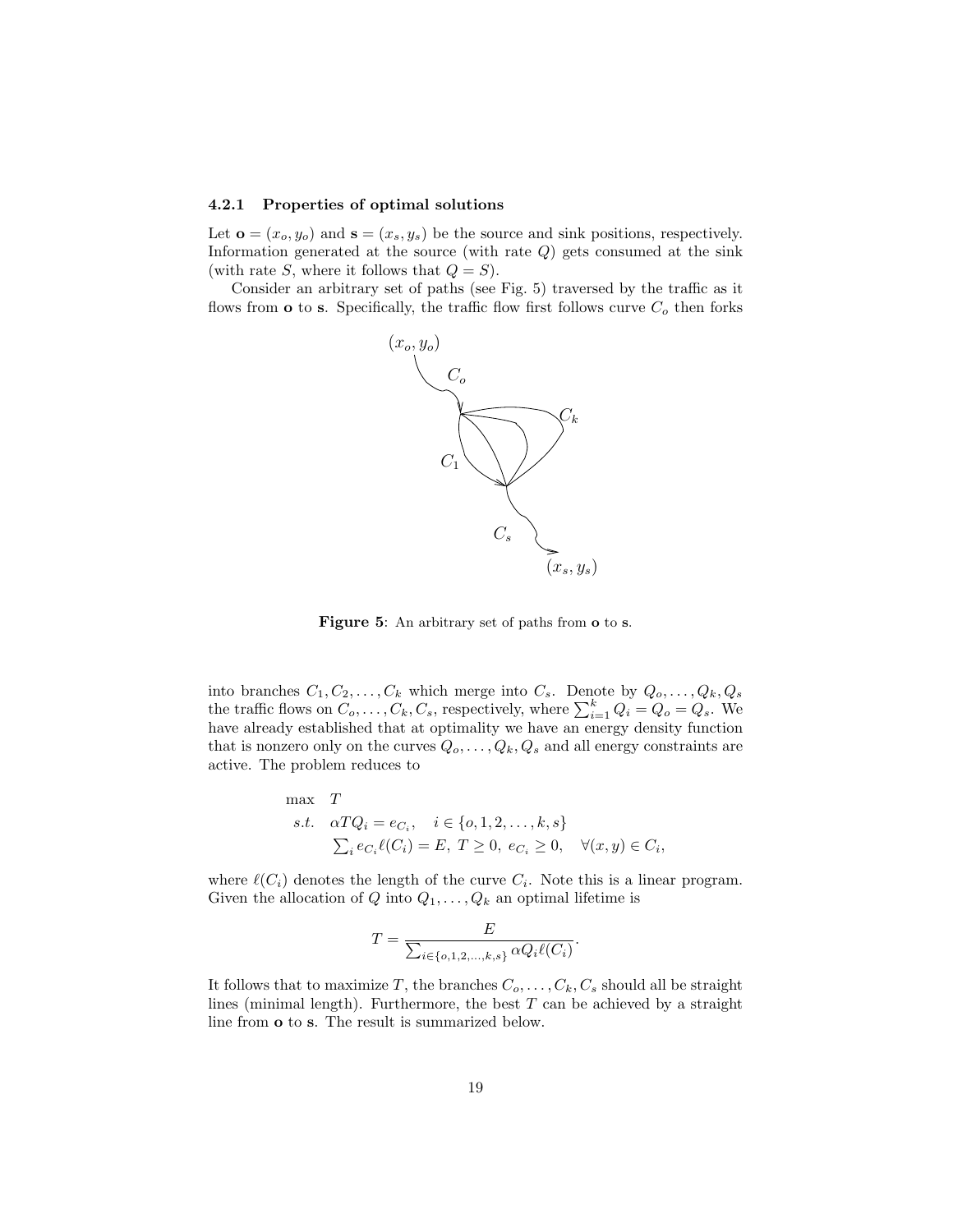Proposition 4.3 The path that maximizes the network's lifetime is the straight line from  $\bf{o}$  to  $\bf{s}$ . The corresponding energy distribution function  $e(x, y)$  is nonzero only on this line with a uniform marginal energy density function.

We note that the argument above can be extended to handle an infinite number of (forked and merged) paths. The key idea is the same, i.e., we can show that any solution using an infinite number of paths is no better than the straight line connecting o with s. We will omit the details to avoid obfuscating the discussion.

## 4.3 Multiple point sources and sinks

The result in the previous subsection readily generalizes to the situation where we have n point sources, say  $o_1, \ldots, o_n$ , and m sinks, denoted by  $s_1, \ldots, s_m$ . The result is provided in the following proposition; we omit the details because it follows the same line of reasoning.

Proposition 4.4 For problem (19) with multiple point sources and sinks, there exist an optimal solution such that every source sends its information to its nearest sink along the straight line segment connecting them and the corresponding marginal energy density function on the line segment is uniform.

The result implies that sinks generate a Voronoi tessellation of the deployment area and the sources send their flows over straight lines to the sink in the cell they reside in, thus, resulting in a star-like network within each cell.

## 5 Numerical experiments

In this section we present a set of numerical examples. For all examples we adopt the communication energy consumption model from [CT04].

Let  $d^r$  be the transmission range of each node. Then  $j \in \mathscr{S}_i$  if and only if  $d_{ij} \leq d^r$ , where  $d_{ij}$  is the distance between nodes i and j. The energy expenditure per data unit transmitted from i to j satisfies  $e_{ij}^t = e^{\circ} + \epsilon_{amp} d_{ij}^4$ ,  $e_{ij}^r = e^R$ , where  $e^{\circ} = 50$  nJ/bit and  $e^{R} = 150$  nJ/bit denote the energy consumed in the transceiver circuitry at the transmitter and the receiver, respectively, and  $\epsilon_{amp} = 100 \text{ pJ}/\text{bit/m}^4$  is the energy consumed at the output transmitter antenna for transmitting a bit over one meter. The receiver circuitry is in general more complex and consumes more energy than the transmitter circuitry within the same order of magnitude. The path loss exponent of four is chosen to account for multipath reflections. In all the numerical experiments  $P_R$  is estimated by Monte-Carlo simulation with  $10^6$  samples, thus  $P_R$  is accurate with a  $\pm 0.005$ error and 99% confidence (by Chebyshev's inequality).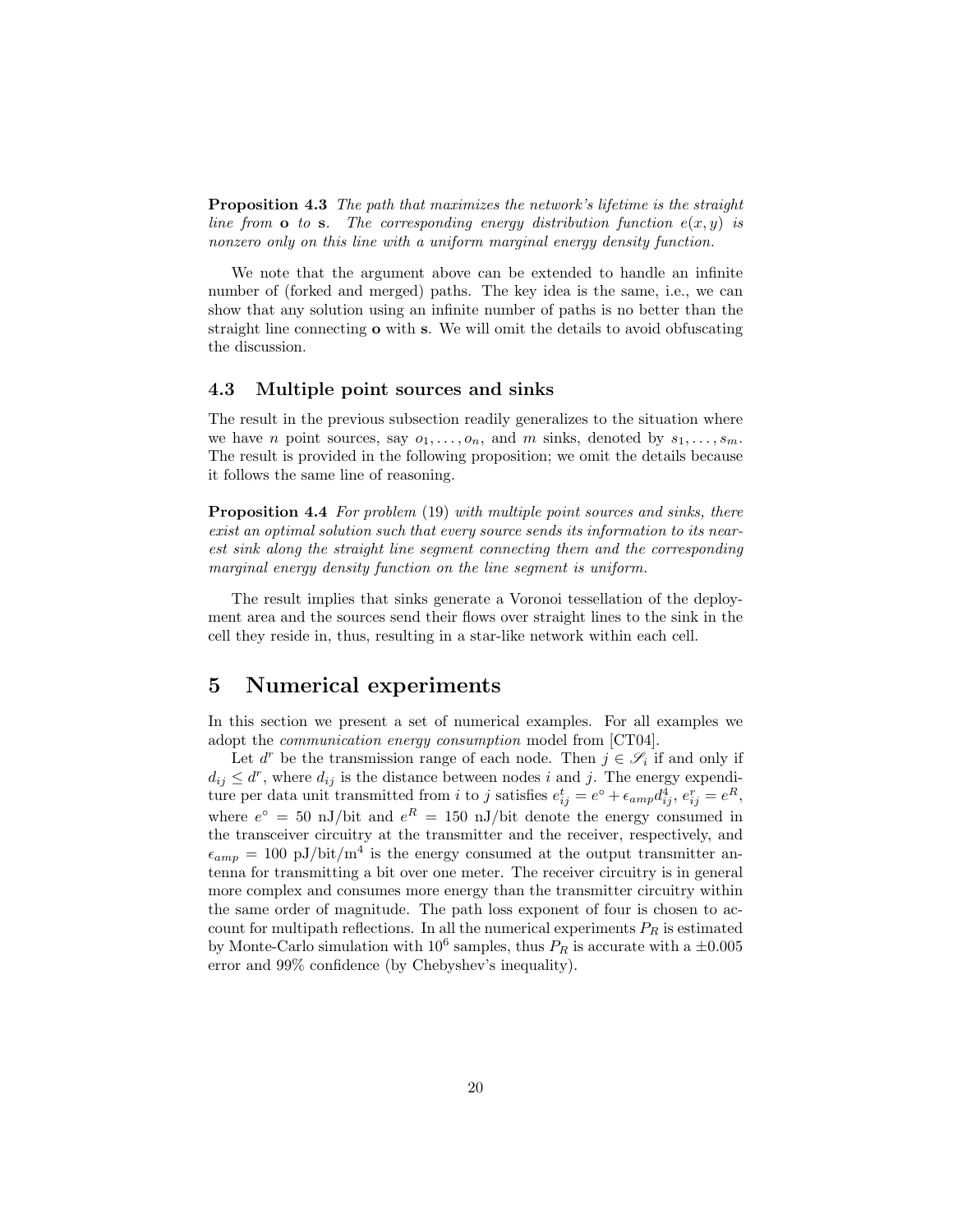## 5.1 A 4-node WSNET

We start with a toy example to give some intuition on the routing policies produced by each formulation. The WSNET consists of one origin node  $O$ , two relay nodes,  $R_1$  and  $R_2$ , and one sink node S, where  $Q_O = 500$  bits/sec and the radio range is 30 m. The origin node O has to use relays  $R_1$  and  $R_2$  to reach the sink S. Further,  $20m = d_{OR_1} = d_{R_1S} < d_{OR_2} = d_{R_2S} = 21m$ . First we consider the case without energy allocation.

### 5.1.1 Routing without energy allocation

All  $E_i$ ,  $e_{ij}^t$ ,  $e_{ji}^r$  are uniformly distributed with  $E_O \in [9.0, 10.0]$ J where  $\bar{E}_O =$ 9.5J,  $E_{R_1} \in [8.1, 11.1]$ J where  $E_{R_1} = 9.6$ J,  $E_{R_2} \in [9.5, 10.5]$ J with  $E_{R_2} =$ 10.0J,  $\Delta e_{OR_1}^t / \bar{e}_{OR_1}^t = \Delta e_{R_1S}^t / \bar{e}_{R_1S}^t = 0.35$ , and  $\Delta e_{ij}^t / \bar{e}_{ij}^t = 0.1$  for all other appropriate i and j.  $\Delta e_{ji}^r/\bar{e}_{ji}^r = 0.1$  for all appropriate i and j. Note that  $\Gamma_{\overline{O}}^e \in [0, 4], \, \Gamma_{R_1}^e \in [0, 6], \, \Gamma_{R_2}^e \in [0, 6],$  and  $\Gamma_i^E \in [0, 1]$  for all *i*. Take  $\Gamma_{\overline{O}}^e = 1.04$ ,  $\Gamma_{R_1}^e = \Gamma_{R_2}^e = 1.56$ , and  $\Gamma_i^E = 0.26$  for all *i*.

In Fig. 6(a), the red (dot-dash), black (dash), and green (solid-star) lines with arrows represent the nominal, fat, and robust optimal flows, respectively. Note the difference in the selected routes: the nominal picks the shorter path  $O - R_1 - S$ , the fat picks the more "stable" but a little longer path  $O - R_2 - S$ , while the robust balances the two to maintain a relatively high lifetime guarantee probability while not suffering too much from the low predicted lifetime.

As we adjust  $\frac{\Gamma_i^e}{|J_i^t|+|J_i^r|} = \Gamma_i^E$ ,  $P_R$  and  $T_R^*$  will change accordingly. The solid blue curve in Fig. 6(b) describes the relationships between  $P_R$  and  $\frac{T_R^* - T_F^*}{T_F^*}$  (the percentage predicted lifetime gain of the robust formulation over the fat). It can be seen that there is significant predicted lifetime gain (e.g., 15%) while the lifetime guarantee probability remains high (e.g., close to 0.8). The red dash curve represents the relationship  $\frac{\Gamma_i^e}{|J_i^t|+|J_i^r|} = \Gamma_i^E$  v.s.  $P_R$ . It can be seen that as we protect more against the randomness, the predicted lifetime  $T_R^*$  goes down and the lifetime guarantee probability  $P_R$  gets enhanced. The two extreme cases of no protection and full protection correspond to the nominal and fat situations.

To gain further insight on the impact of uncertainty on the nominal formulation consider the probability distribution of the actual lifetime T achieved by applying the nominal optimal policy  $\mathbf{q}_N^*$  to random instances (where  $e_{ij}^t$ ,  $e_{ji}^r$ , and  $E_i$  are randomly selected). Fig. 7 shows the histogram of T generated from a million instances. We can see that  $T$  can be substantially smaller than  $T_N^*$ and in fact most of the probability mass corresponds to such  $T$ 's. The nominal lifetime guarantee probability  $P_N = \mathbf{P}[T \geq T_N^*]$  would be fairly low but that does not capture how far from  $T_N^*$  the actual lifetime  $T$  can be.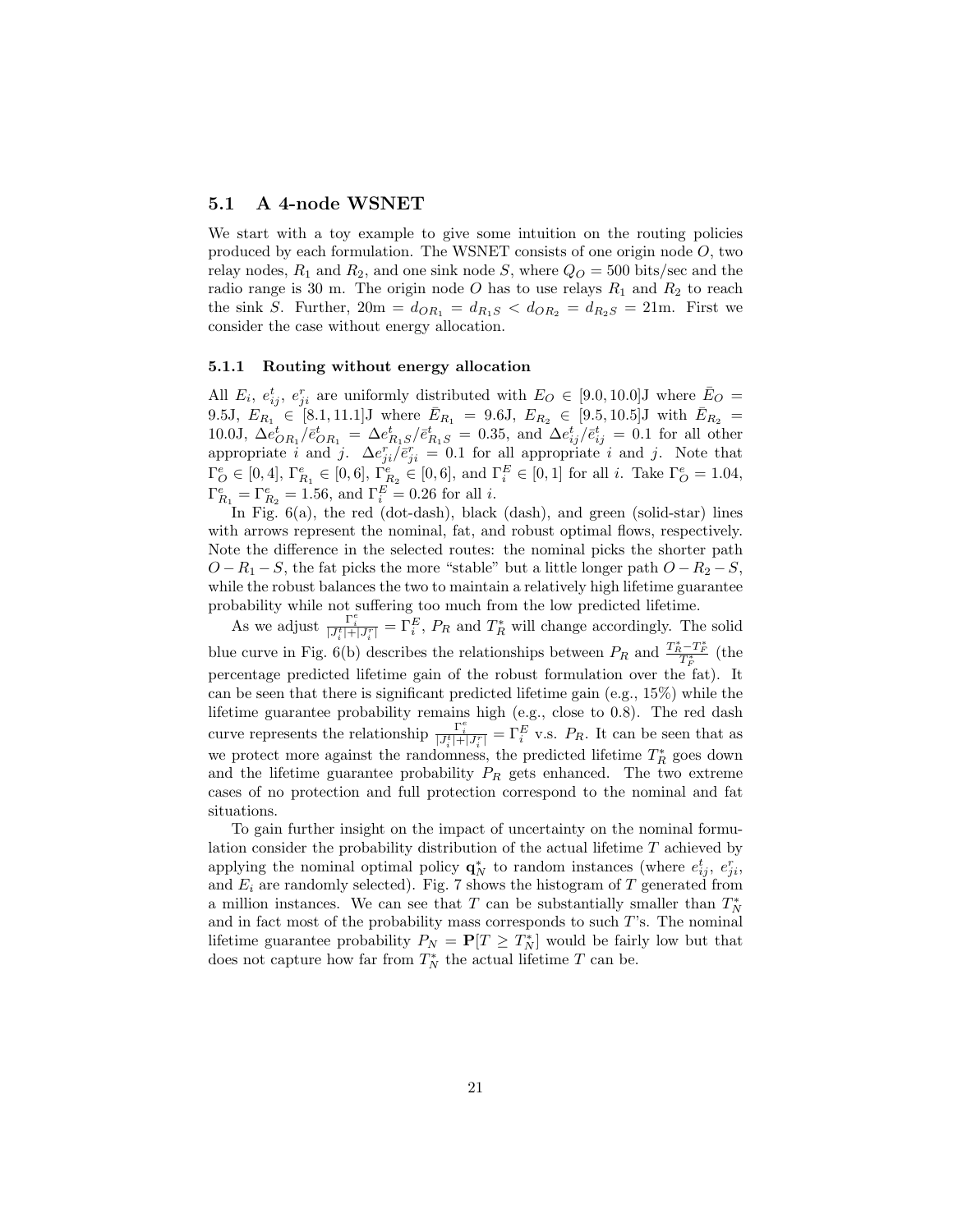## 5.1.2 Routing with energy allocation

If energy allocation is an option, set the global available energy  $E = 30$ J. As before,  $\Delta e_{OR_1}^t / \bar{e}_{OR_1}^t = \Delta e_{R_1S}^t / \bar{e}_{R_1S}^t = 0.35$ , and  $\frac{\Delta e_{ij}^t}{\bar{e}_{ij}^t} = 0.1$  for all other appropriate *i* and *j*.  $\Delta e_{ji}^{rel}/\bar{e}_{ji}^{r} = 0.1$  for all appropriate *i* and *j*. Note that  $\Gamma_{\mathcal{O}}^{e} \in [0, 4]$ ,  $\Gamma_{R_1}^e \in [0,6], \Gamma_{R_2}^e \in [0,6].$  Take  $\Gamma_O^e = 0.8, \Gamma_{R_1}^e = \Gamma_{R_2}^e = 1.2.$ 

Table 1:  $T^*$  and lifetime guarantee probability for the 4-node WSNET.

| No Energy Allocation                                  | Nominal | Fat     | Robust       |
|-------------------------------------------------------|---------|---------|--------------|
| $T^*\left(\frac{T_R^*-T_F^*}{T^*}\times 100\%\right)$ | 1183.8  | 839.24  | 931.64 (11%) |
| Lifetime guarantee prob.                              | 0.25    | 1.0     | 0.90         |
| With Energy Allocation                                | Nominal | Fat     | Robust       |
| $T^*\left(\frac{T_R^*-T_F^*}{T^*}\times 100\%\right)$ | 1860.47 | 1393.38 | 1448.4 (4%)  |
|                                                       |         |         |              |

Fig. 8(a) presents the nominal, fat, and robust optimal flows and energy allocation. The situation is very similar as before but energy allocation improves the predicted lifetime since no energy is wasted. Optimal values in a number of nominal, fat, and robust cases with and without energy allocation are listed in Table 1.

## 5.2 A randomly deployed WSNET

In this case, we have 20 nodes (4 sinks, 10 origins, 6 relays) uniformly deployed on a  $50 \times 50$  m<sup>2</sup> square.  $d^r = 25$ m.  $Q_i = 500$  bits/sec,  $\forall i \in \mathcal{O}$ . All  $E_i$ ,  $e_{ij}^t$ ,  $e_{ji}^r$  are uniformly distributed and  $\bar{E}_i = 10J$ ,  $\Delta E_i/\bar{E}_i$  is uniformly sampled from [0, 0.3].  $J_i^t = \mathcal{S}_i$ ,  $J_i^r = \{j | i \in \mathcal{S}_j\}$ ,  $\Delta e_{ij}^t / \bar{e}_{ij}^t$  and  $\Delta e_{ji}^r / \bar{e}_{ji}^r$  are uniformly sampled from  $[0, 0.4]$ .

## 5.2.1 Routing without energy allocation

We use  $\frac{\Gamma_i^e}{|J_i^t|+|J_i^r|} = \Gamma_i^E = 0.71$  and solve the three routing problems without energy allocation. The policies are quite different since we compute  $\frac{||{\bf q}_N^* - {\bf q}_F^*||}{||{\bf q}_F^*||} =$ 0.33 and  $\frac{||\mathbf{q}_R^* - \mathbf{q}_F^*||}{||\mathbf{q}_F^*||} = 0.92.$ 

## 5.2.2 Routing with energy allocation

Let now  $\frac{\Gamma_i^e}{|J_i^t|+|J_i^r|} = 0.09$ . Solving the problems with energy allocation we obtain  $\frac{||\mathbf{q}_N^* - \mathbf{q}_F^*||}{||\mathbf{q}_F^*||} = 0.32$  and  $\frac{||\mathbf{q}_R^* - \mathbf{q}_F^*||}{||\mathbf{q}_F^*||} = 0.19$ . The results for both cases are presented in Table 2.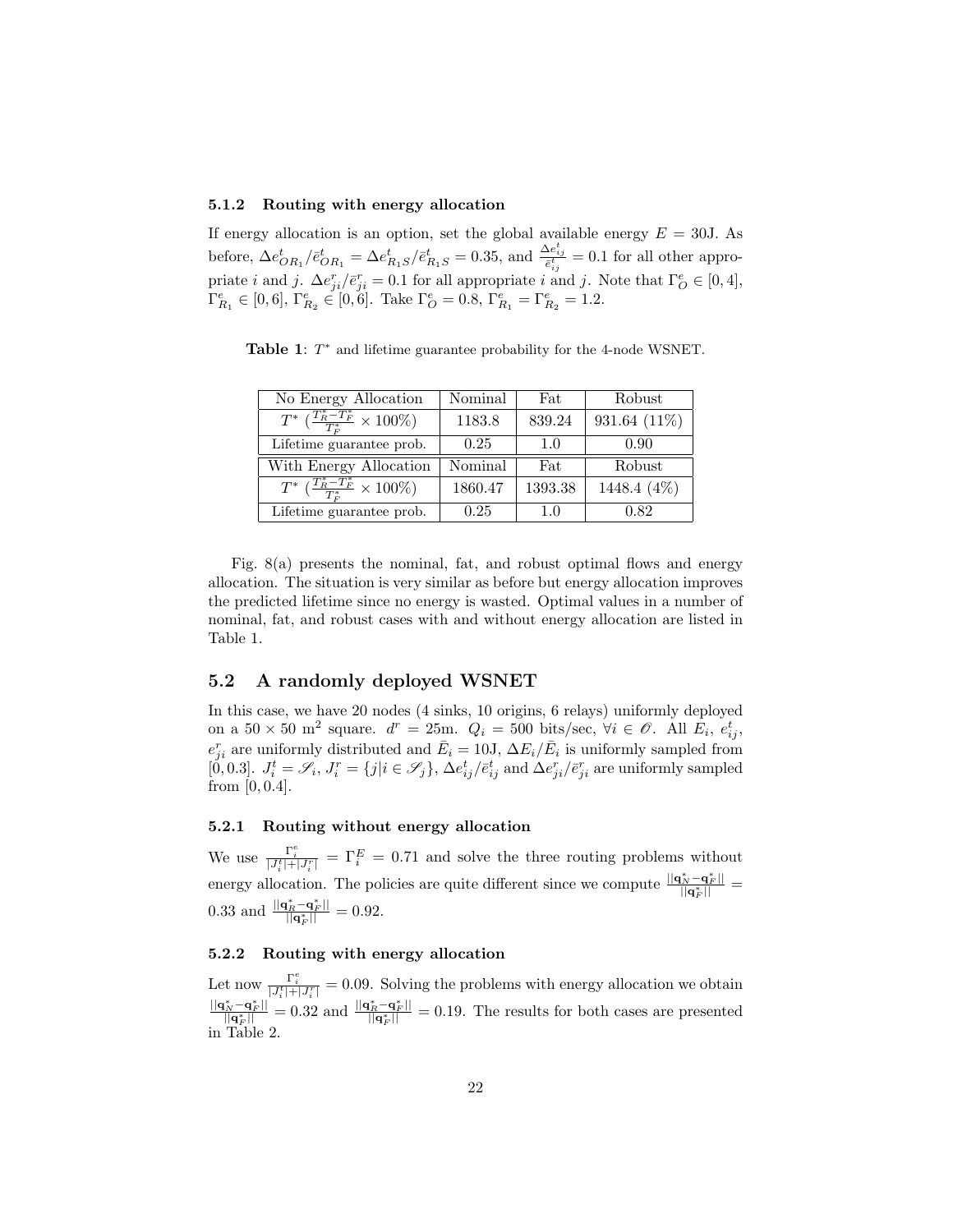| Routing without energy allocation for the Random WSNETs      |                       |         |                    |  |  |
|--------------------------------------------------------------|-----------------------|---------|--------------------|--|--|
|                                                              | Nominal               | Fat     | Robust             |  |  |
| $T^*$ $\left(\frac{T_R^* - T_F^*}{T^*} \times 100\% \right)$ | 2249.84               | 1151.67 | 1287.74 (11.8%)    |  |  |
| Lifetime guarantee prob.                                     | 0.063                 | 1.0     | 0.905              |  |  |
| Routing without energy allocation for the Random WSNETs      |                       |         |                    |  |  |
| $T^* \left( \frac{T_R^* - T_F^*}{T^*} \times 100\% \right)$  | 19039.9               | 15693.8 | 16056.2 $(2.31\%)$ |  |  |
| Lifetime guarantee prob.                                     | $5.09 \times 10^{-4}$ | 1.0     | 0.89               |  |  |

Table 2:  $T^*$  and lifetime guarantee probability for the randomly deployed WSNET.

Again adjusting  $\frac{\Gamma_i^e}{|J_i^t|+|J_i^r|} = \Gamma_i^E$  or  $\frac{\Gamma_i^e}{|J_i^t|+|J_i^r|}$ , respectively for the two cases, changes  $P_R$  and  $T_R^*$  accordingly (see Figs. 9(a) and 9(b)). It can be seen that as we protect more against the randomness, the predicted lifetime  $T^{\ast}_R$  goes down and the lifetime guarantee probability  $P_R$  gets enhanced. For energy allocation problems, since at optimality all energy constraints are active, the lifetime guarantee probability gets reduced but still the gain over the fat formulation is non-negligible.

As we did in the 4-node example we plot in Fig. 10 the histogram of T achieved by  $\mathbf{q}_N^*$  computed from a million random instances of the problem (without energy allocation). It is clear that as the number of nodes grows the probability mass for  $T$  shifts away from  $T_N^*$  and the actual  $T$  is typically substantially smaller than  $T_N^*$ . This is consistent with our result that  $P_N = \mathbf{P}[T \ge T_N^*] \to 0$ .

## 6 Conclusions

We presented a new framework to accommodate uncertainty in designing maximum lifetime routing policies for WSNETs. We considered two scenarios — one (Scenario A) assuming that energy is already allocated to various nodes and the other (Scenario B) where such allocation is also subject to optimization. We formulated a worst case (fat) problem and compared it with the nominal problem that makes certainty equivalence assumptions and ignores uncertainty. As a compromise between the two we also devised a robust formulation. We established, analytically and numerically, that the nominal solutions are always too optimistic. Specifically, for common Scenario A topologies (like regular linear arrays and grid-like WSNETs) the nominal formulation predicts a lifetime that is (almost) never achieved in the presence of uncertainty. In Scenario B, the sane result holds for all topologies. The robust solutions, on the other hand, provide a useful and practical way to trade-off performance vs. robustness. We extended our analysis to massively dense WSNETs and characterized optimal solutions of the routing problems.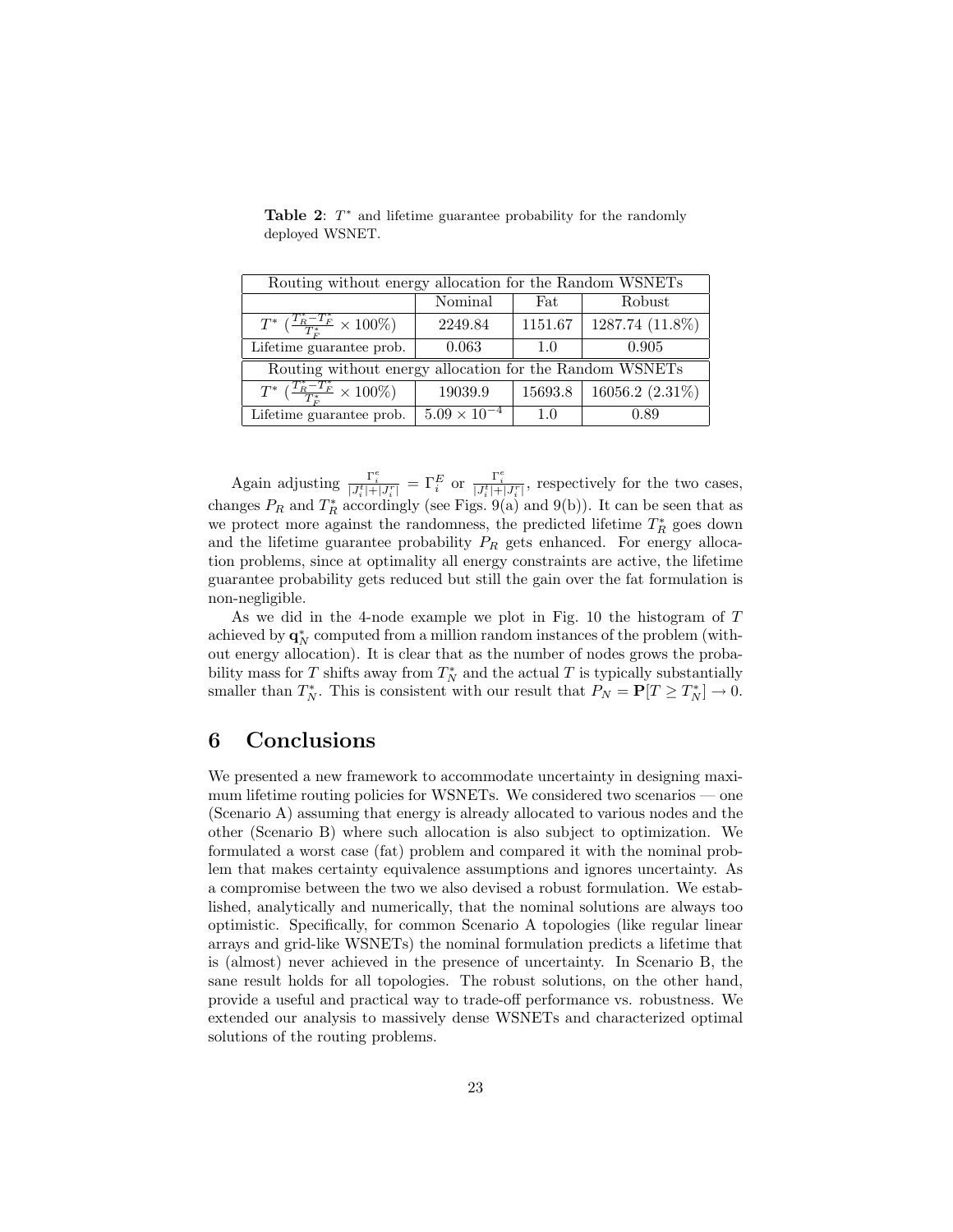## Appendix

## A Proof of Theorem 2.1

Let  $(\hat{\mathbf{q}}^*, T^*, \mathbf{p}^*, \omega^*, \nu^*)$  and  $(\hat{\mathbf{q}}^{\circ}, T^{\circ})$  be optimal solutions of (10) and (8), respectively. We will show that  $(\hat{\mathbf{q}}^*, T^*)$  is a feasible solution of (8) with  $T^* = T^{\circ}$ . For any  $\hat{\mathbf{q}} \geq \mathbf{0}$ , the maximization problem in the energy constraint for node i in the robust problem (8) is

$$
\max_{e_{ij}^t, e_{ji}^r \in \mathcal{R}_i(\Gamma_i^e)} \{ \sum_{j \in \mathcal{S}_i} e_{ij}^t \hat{q}_{ij} + \sum_{j:i \in \mathcal{S}_j} e_{ji}^r \hat{q}_{ji} \}.
$$
\n(25)

Note that (25) is equivalent to the following linear optimization problem:

$$
\max \sum_{j \in \mathcal{S}_i} \bar{e}_{ij}^t \hat{q}_{ij} + \sum_{j \in J_i^t} \Delta e_{ij}^t \hat{q}_{ij} z_{ij} + \sum_{j \mid i \in \mathcal{S}_j} \bar{e}_{ji}^r \hat{q}_{ji} + \sum_{j \in J_i^r} \Delta e_{ji}^r \hat{q}_{ji} \lambda_{ji}
$$
\n
$$
s.t. \sum_{j \in J_i^t} z_{ij} + \sum_{j \in J_i^r} \lambda_{ji} \le \Gamma_i^e,
$$
\n
$$
0 \le z_{ij} \le 1, \ \forall j \in J_i^t,
$$
\n
$$
0 \le \lambda_{ji} \le 1, \ \forall j \in J_i^r,
$$
\n
$$
(26)
$$

where  $(z_{ij}, \lambda_{ji})$  are the decision variables. Then the dual of (26) is:

$$
\begin{aligned}\n\min \quad & \sum_{j \in \mathcal{S}_i} \bar{e}_{ij}^t \hat{q}_{ij} + \sum_{j \mid i \in \mathcal{S}_j} \bar{e}_{ji}^r \hat{q}_{ji} + \Gamma_i^e p_i + \sum_{j \in J_i^t} \omega_{ij} + \sum_{j \in J_i^r} \nu_{ji} \qquad (27) \\
\text{s.t.} \quad & p_i + \omega_{ij} \ge \Delta e_{ij}^t \hat{q}_{ij}, \ \forall j \in J_i^t, \\
& p_i + \nu_{ji} \ge \Delta e_{ji}^r \hat{q}_{ji}, \ \forall j \in J_i^r, \\
& \omega_{ij} \ge 0, \ \forall j \in J_i^t, \ \nu_{ji} \ge 0, \ \forall j \in J_i^r, \ p_i \ge 0,\n\end{aligned}
$$

where  $(p_i, \omega_{ij}, \nu_{ji})$  are the dual variables. Fix  $\hat{\mathbf{q}} = \hat{\mathbf{q}}^*$  in (26) and (27), and let  $(z_{ij}^*, \lambda_{ji}^*)$  be an optimal solution of (26). Note that  $(p_i^*, \omega_{ij}^*, \nu_{ji}^*)$  is feasible for (27). For all  $i \in \mathcal{N} \setminus \mathcal{D}$  we have

$$
\max_{e_{ij}^t, e_{ji}^r \in \mathcal{R}_i(\Gamma_i^e)} \{\sum_{j \in \mathcal{S}_i} e_{ij}^t \hat{q}_{ij}^* + \sum_{j:i \in \mathcal{S}_j} e_{ji}^r \hat{q}_{ji}^* \}
$$
\n
$$
= \sum_{j \in \mathcal{S}_i} \bar{e}_{ij}^t \hat{q}_{ij}^* + \sum_{j \in J_i^t} \Delta e_{ij}^t \hat{q}_{ij}^* z_{ij}^* + \sum_{j|i \in \mathcal{S}_j} \bar{e}_{ji}^r \hat{q}_{ji}^* + \sum_{j \in J_i^r} \Delta e_{ji}^r \hat{q}_{ji}^* \lambda_{ji}^* \}
$$
\n
$$
\leq \sum_{j \in \mathcal{S}_i} \bar{e}_{ij}^t \hat{q}_{ij}^* + \sum_{j|i \in \mathcal{S}_j} \bar{e}_{ji}^r \hat{q}_{ji}^* + \Gamma_i^e p_i^* + \sum_{j \in J_i^t} \omega_{ij}^* + \sum_{j \in J_i^r} \nu_{ji}^* \}
$$
\n
$$
\leq \bar{E}_i - \Gamma_i^E \Delta E_i,
$$

where the first equation is due to the equivalence of (25) and (26), the following inequality is due to the weak duality between (26) and (27), and the second inequality is due to the feasibility of  $(\hat{\mathbf{q}}^*, T^*, \mathbf{p}^*, \omega^*, \nu^*)$  in (10). This shows that  $(\hat{\mathbf{q}}^*, T^*)$  is feasible to (8), implying that  $T^* \leq T^{\circ}$ .

Next, set  $\hat{\mathbf{q}} = \hat{\mathbf{q}}^{\circ}$  in (26) and (27), and let  $(z_{ij}^{\circ}, \lambda_{ji}^{\circ})$  be an optimal solution to (26). By strong duality, there exists a feasible  $(p_i^{\circ}, \omega_{ij}^{\circ}, \nu_{ji}^{\circ})$  to (27) such that for all  $i \in \mathcal{N} \setminus \mathcal{D}$ ,

$$
\bar{E}_i - \Gamma_i^E \Delta E_i \geq \max_{e_{ij}^t, e_{ji}^r \in \mathscr{R}_i(\Gamma_i^e)} \{\textstyle\sum_{j \in \mathscr{S}_i} e_{ij}^t \hat{q}_{ij}^\circ + \textstyle\sum_{j : i \in \mathscr{S}_j} e_{ji}^r \hat{q}_{ji}^\circ\}
$$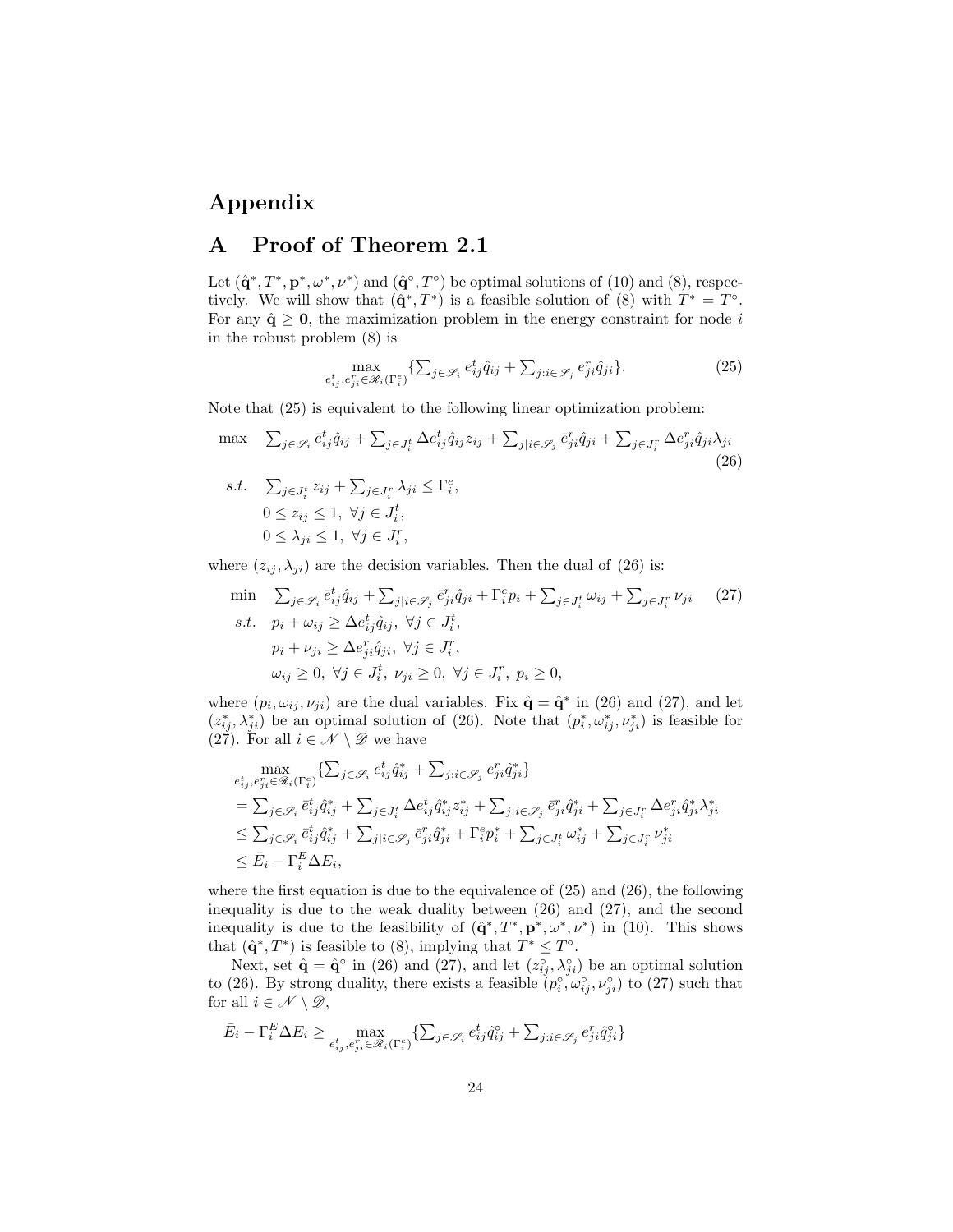$$
\begin{split} &=\sum_{j\in\mathscr{S}_i}\bar{e}_{ij}^t\hat{q}_{ij}^\circ+\sum_{j\in J_i^t}\Delta e_{ij}^t\hat{q}_{ij}^\circ z_{ij}^\circ+\sum_{j|i\in\mathscr{S}_j}\bar{e}_{ji}^r\hat{q}_{ji}^\circ+\sum_{j\in J_i^r}\Delta e_{ji}^r\hat{q}_{ji}^\circ\lambda_{ji}^\circ\\ &=\sum_{j\in\mathscr{S}_i}\bar{e}_{ij}^t\hat{q}_{ij}^\circ+\sum_{j|i\in\mathscr{S}_j}\bar{e}_{ji}^r\hat{q}_{ji}^\circ+\Gamma_i^ep_i^\circ+\sum_{j\in J_i^t}\omega_{ij}^\circ+\sum_{j\in J_i^r}\nu_{ji}^\circ. \end{split}
$$

Thus,  $(\hat{\mathbf{q}}^{\circ}, T^{\circ}, \mathbf{p}^{\circ}, \omega^{\circ}, \nu^{\circ})$  satisfies the second set of constraints of (10). Since the remaining constraints are also satisfied,  $(\hat{\mathbf{q}}^{\circ}, T^{\circ}, \mathbf{p}^{\circ}, \omega^{\circ}, \nu^{\circ})$  is a feasible solution of (10), hence,  $T^{\circ} \leq T^*$ .

## References

- [ALR03] J. Aslam, Q. Li, and D. Rus, *Three power-aware routing algorithms* for sensor networks, Wireless Communications and Mobile Computing 3 (2003), no. 2, 187–208.
- [BE81] D. Baker and A. Ephremides, The Architectural Organization of a Mobile Radio Network via a Distributed Algorithm, Communications, IEEE Transactions on [legacy, pre-1988] 29 (1981), no. 11, 1694–1701.
- [BS04] D. Bertsimas and M. Sim, The price of robustness, Operations Research **52** (2004), no. 1, 35–53.
- [BTN99] A. Ben-Tal and A. Nemirovski, Robust solutions of uncertain linear programs, Operations Research Letters 25 (1999), 1–13.
- [CT04] J.H. Chang and L. Tassiulas, Maximum lifetime routing in wireless sensor networks, IEEE/ACM Trans. Networking 12 (2004), no. 4, 609–619.
- [GCNB99] J. Gomez, AT Campbell, M. Naghshineh, and C. Bisdikian, Poweraware routing in wireless packet networks, Mobile Multimedia Communications, 1999.(MoMuC'99) 1999 IEEE International Workshop on (1999), 380–383.
- [GK05] A. Giridhar and PR Kumar, Maximizing the functional lifetime of sensor networks, Information Processing in Sensor Networks, 2005. IPSN 2005. Fourth International Symposium on (2005), 5–12.
- [Jac04] P. Jacquet, Geometry of information propagation in massively dense ad hoc networks, Proceedings of the 5th ACM international symposium on Mobile ad hoc networking and computing (2004), 157–162.
- [LH01] L. Li and JY Halpern, *Minimum-energy mobile wireless networks* revisited, Communications, 2001. ICC 2001. IEEE International Conference on 1 (2001).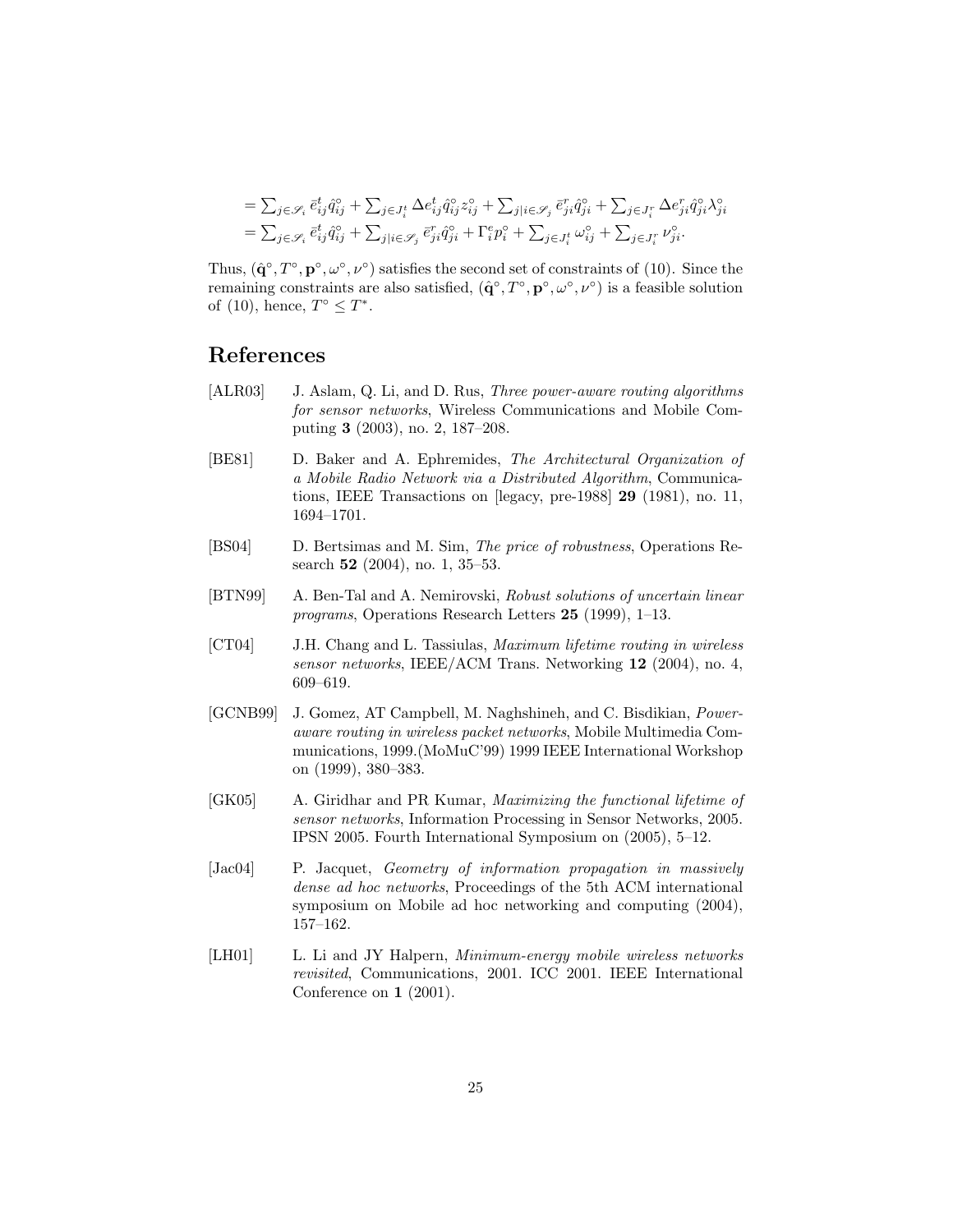- [LHB<sup>+</sup>01] L. Li, J.Y. Halpern, P. Bahl, Y.M. Wang, and R. Wattenhofer, Analysis of a cone-based distributed topology control algorithm for wireless multi-hop networks, Proceedings of the twentieth annual ACM symposium on Principles of distributed computing (2001), 264–273.
- [LP08] W. Lai and I. Ch. Paschalidis, Optimally balancing energy consumption versus latency in sensor network routing, ACM Trans. Sensor Networks 4 (2008), no. 4, 21:1–21:28.
- [ME98] A. Michail and A. Ephremides, A distributed routing algorithm for supporting connection-oriented service in wireless networks with time-varying connectivity, Proceedings of the 3rd IEEE International Symposium on Communications and Control (1998).
- [ML06] R. Madan and S. Lall, *Distributed algorithms for maximum lifetime* routing in wireless sensor networks, IEEE Transactions on Wireless Communications 5 (2006), no. 8, 2185–2193.
- [NM05] H. Nama and N. Mandayam, Sensor networks over information fields: optimal energy and node distributions, Wireless Communications and Networking Conference, 2005 IEEE 3 (2005).
- [PK05] I. Ch. Paschalidis and S.-C. Kang, Robust linear optimization: On the benefits of distributional information and applications in inventory control, Proceedings of the 44th IEEE Conference on Decision and Control (Seville, Spain), December 2005, pp. 4416–4421.
- [RLP06] S. Ray, W. Lai, and I. Ch. Paschalidis, Statistical location detection with sensor networks, Joint special issue IEEE/ACM Trans. Networking and IEEE Trans. Information Theory 52 (2006), no. 6, 2670–2683.
- [RM99] V. Rodoplu and TH Meng, Minimum energy mobile wireless networks, Selected Areas in Communications, IEEE Journal on 17 (1999), no. 8, 1333–1344.
- [SHC<sup>+</sup>04] V. Shnayder, M. Hempstead, B. Chen, G.W. Allen, and M. Welsh, Simulating the power consumption of large-scale sensor network applications, Proceedings of the 2nd international conference on Embedded networked sensor systems, 2004, pp. 188–200.
- [Soy73] A.L. Soyster, Convex programming with set-inclusive constraints and applications to inexact linear programming, Operations Research 21 (1973), 1154–1157.
- [TCS01] C. Toh, H. Cobb, and D. Scott, Performance Evaluation of Battery-Life-Aware Routing Optimization Schemes for Wireless Ad Hoc Networks, Proc. IEEE Int'l Computing Conf.(ICC'01) (2001).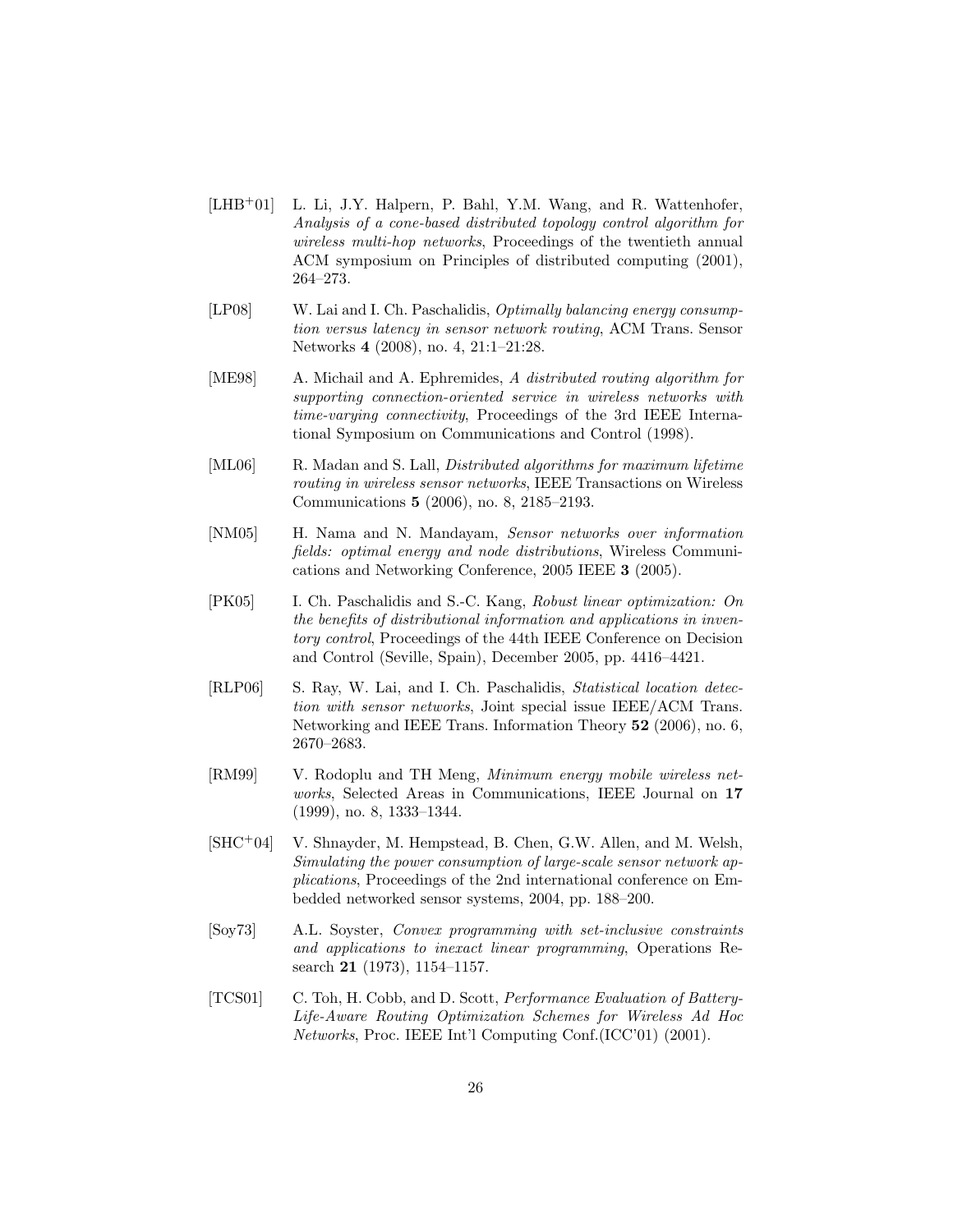- [TT06] S. Toumpis and L. Tassiulas, Optimal deployment of large wireless sensor networks, IEEE Transactions on Information Theory 52 (2006), no. 7, 2935–2953.
- [WC05] X. Wu and CG Cassandras, A maximum time optimal control approach to routing in sensor networks, 44th IEEE Conference on Decision and Control, 2005, pp. 1137–1142.
- [WLBW01] R. Wattenhofer, L. Li, P. Bahl, and Y.M. Wang, Distributed topology control for power efficient operation in multihop wireless ad hoc networks, INFOCOM 2001. Twentieth Annual Joint Conference of the IEEE Computer and Communications Societies. Proceedings. IEEE 3 (2001).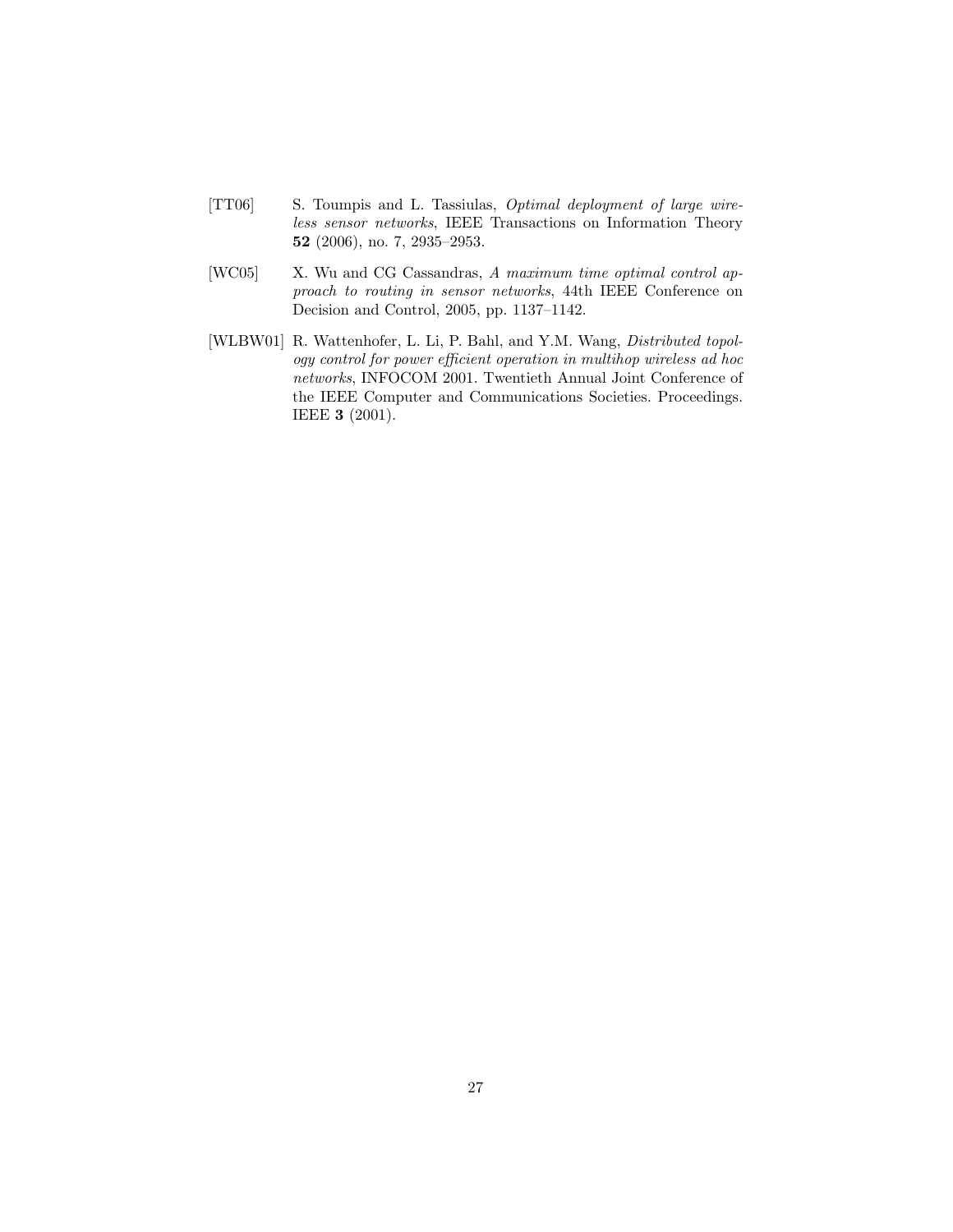

**Figure 6:** (a) Optimal Flows. (b)  $P_R$  v.s.  $\frac{T_R^* - T_F^*}{T_F^*}$  (solid blue) and  $\frac{\Gamma_i^e}{|J_i^t|+|J_i^r|} = \Gamma_i^E$  v.s.  $P_R$  (dash red).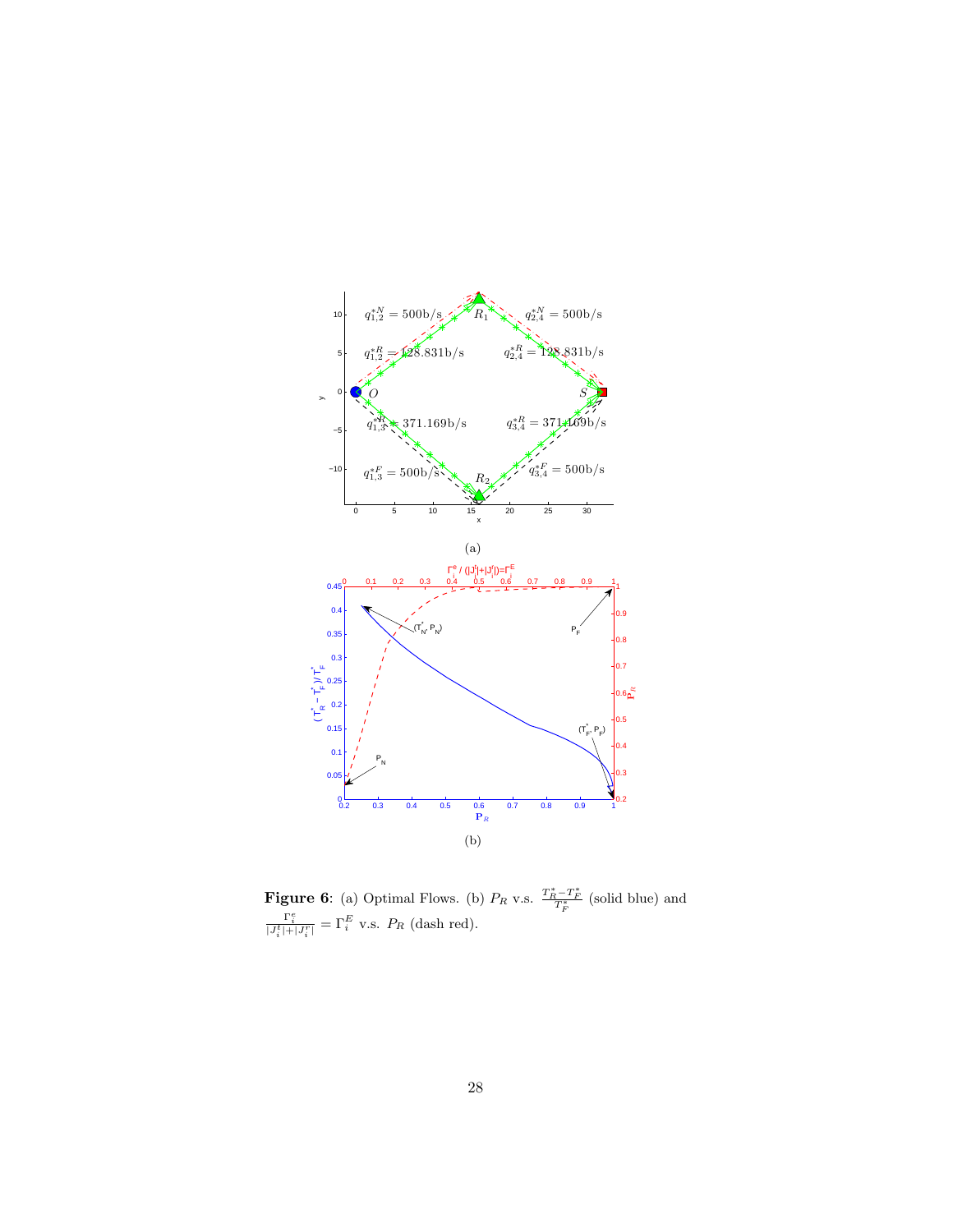

Figure 7: Histogram of T under  $q_N^*$  for the 4node WSNET.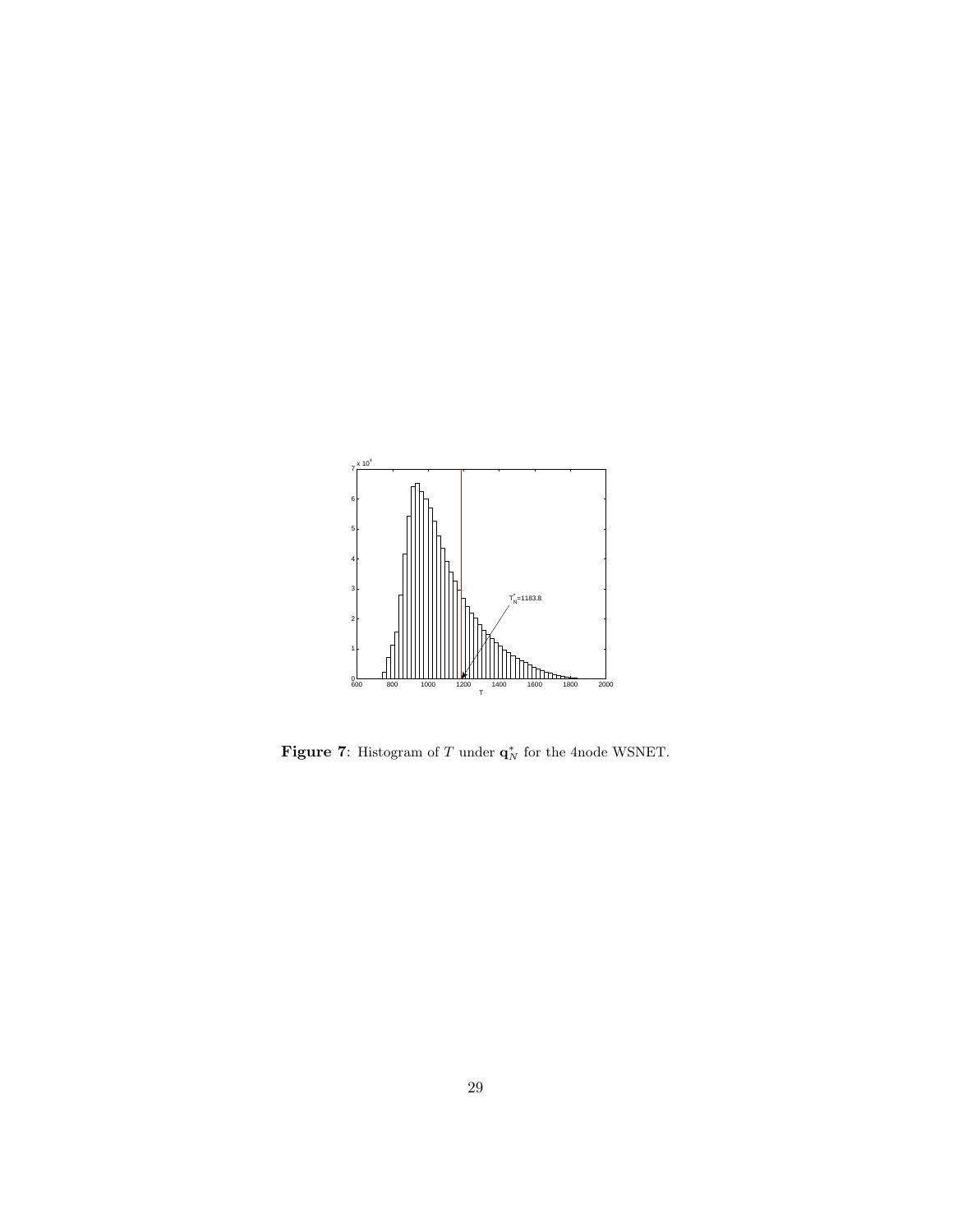

Figure 8: (a) Optimal Flows and Energy. The red (dot-dash), black (dash), and green (solid-star) lines depict the nominal, fat, and robust optimal flows, respectively. (b)  $P_R$  v.s.  $\frac{T_R^* - T_F^*}{T_F^*}$  (solid blue) and  $\frac{\Gamma_i^e}{|J_i^t|+|J_i^r|} = \Gamma_i^E$  v.s.  $P_R$  (dash red).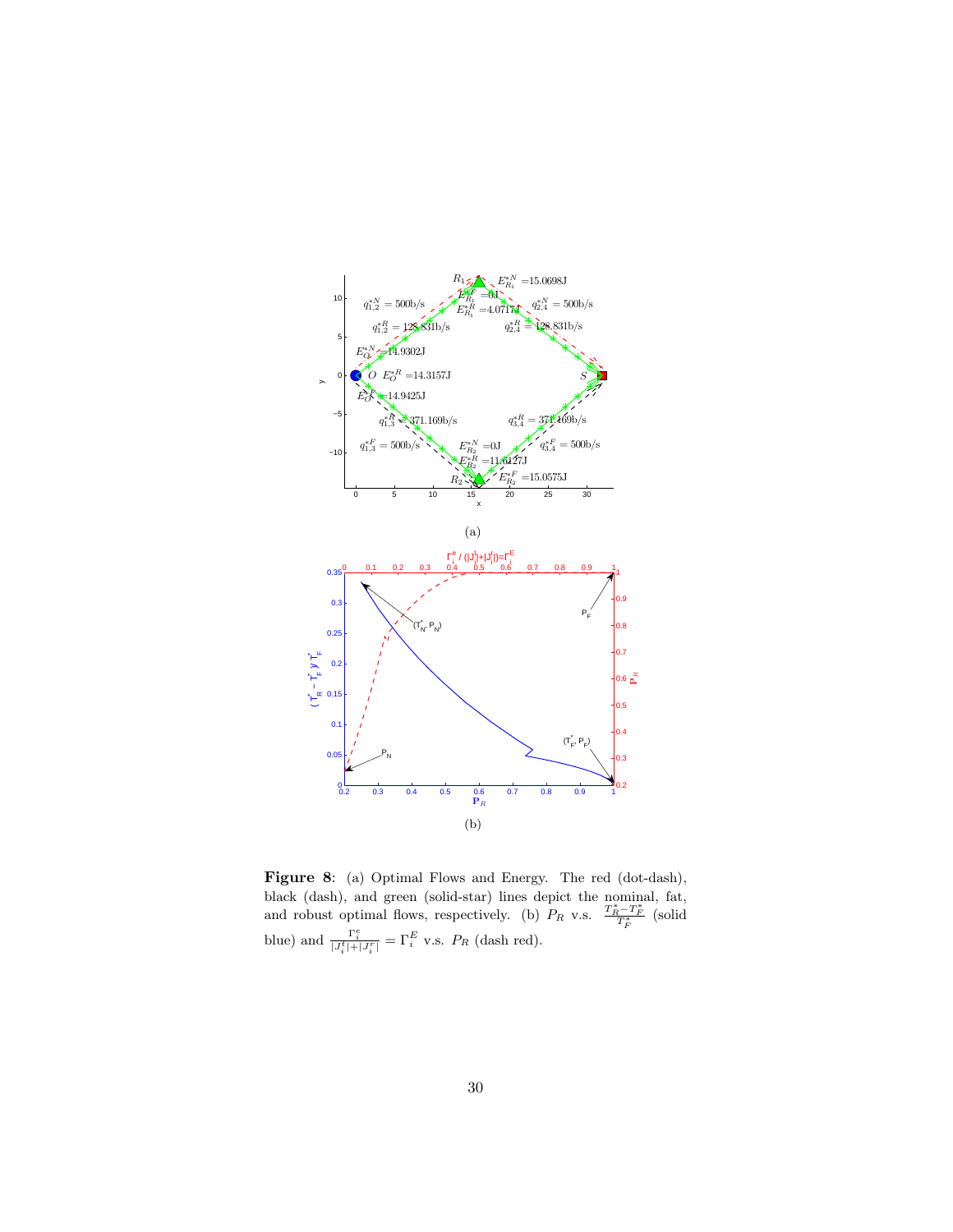

**Figure 9:** (a)  $P_R$  v.s.  $\frac{T_R^* - T_F^*}{T_F^*}$  (blue-solid) and  $\frac{\Gamma_i^e}{|J_i^t| + |J_i^r|} = \Gamma_i^E$  v.s.  $P_R$  (red-dash) without energy allocation. (b)  $P_R$  v.s.  $\frac{T_R^* - T_F^*}{T_F^*}$  (bluesolid) and  $\frac{\Gamma_i^e}{|J_i^t|+|J_i^r|} = \Gamma_i^E$  v.s.  $P_R$  (red-dash) with energy allocation.